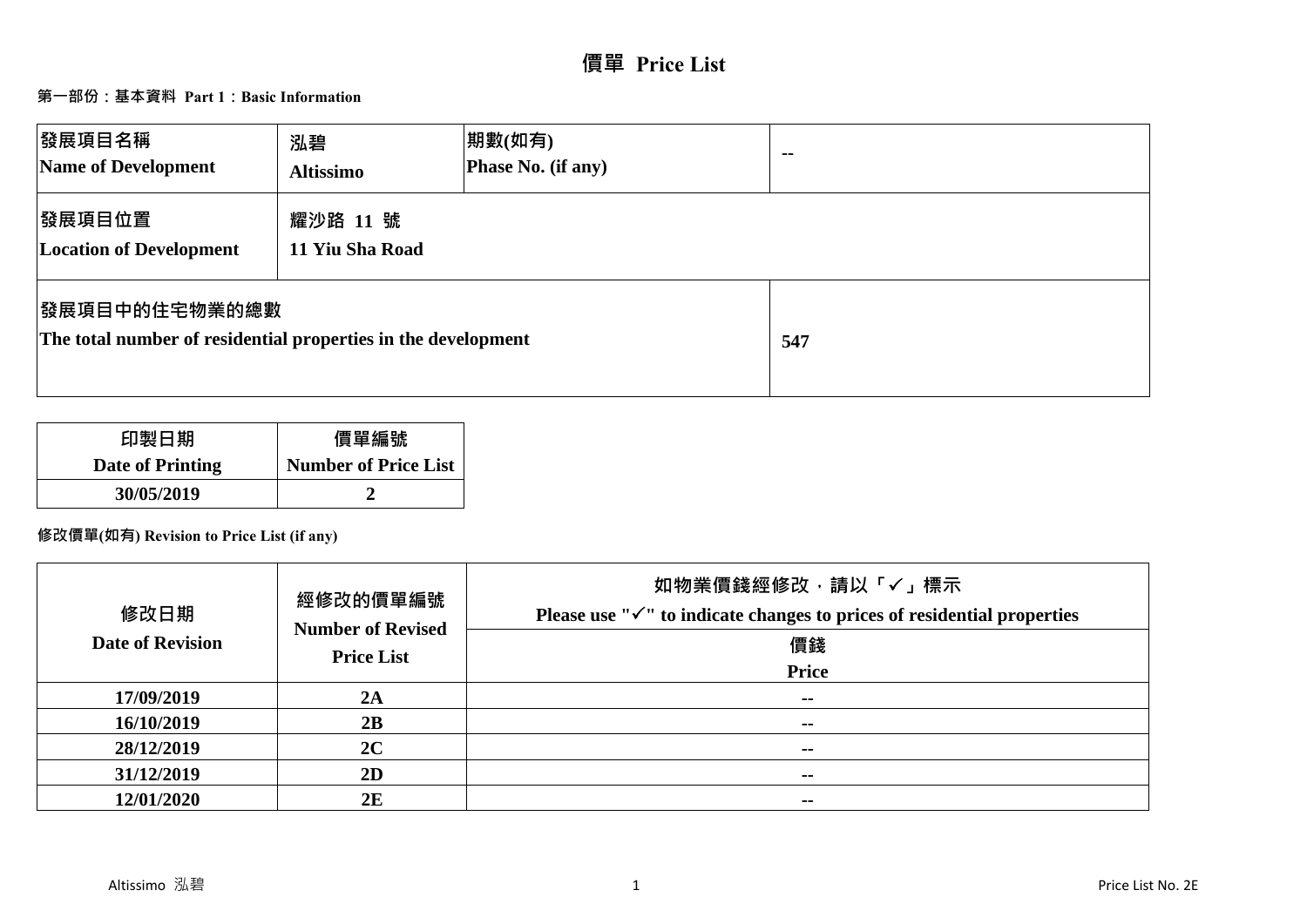# 第二部份:面積及售價資料 Part 2: Information on Area and Price

|                           | 物業的描述<br>Description of<br><b>Residential Property</b> |            | 實用面積<br>(包括露台,工作平台及陽台 如有)<br>平方米(平方呎)                                                                 | 售價(元)      | 實用面積<br>每平方米/呎售價<br>元·每平方米                                                     |                                            |                     |    | 其他指明項目的面積(不計算入實用面積)      | 平方米(平方呎)<br>sq. metre (sq. ft.) |                         |            | Area of other specified items (Not included in the Saleable Area) |               |            |
|---------------------------|--------------------------------------------------------|------------|-------------------------------------------------------------------------------------------------------|------------|--------------------------------------------------------------------------------|--------------------------------------------|---------------------|----|--------------------------|---------------------------------|-------------------------|------------|-------------------------------------------------------------------|---------------|------------|
| 大廈<br>名稱<br>Block<br>Name | 樓層<br>Floor                                            | 單位<br>Unit | Saleable Area<br>(including balcony, utility platform and<br>verandah, if any)<br>sq. metre (sq. ft.) | Price (\$) | (元·每平方呎)<br>Unit Rate of Saleable Area<br>\$ per sq. metre<br>$$$ per sq. ft.) | 空調機房<br>Air-<br>Conditioning<br>plant room | 窗台<br>Bay<br>window | 閣樓 | 平台<br>Cockloft Flat roof | 花園<br>Garden                    | 停車位<br>Parking<br>space | 天台<br>Roof | 梯屋<br>Stairhood                                                   | 前庭<br>Terrace | 庭院<br>Yard |
| T1                        |                                                        | D          | 48.293 (520)<br>露台 Balcony: 2.000 (22);<br>工作平台 Utility Platform: 1.500 (16)                          | 9,629,000  | 199, 387 (18,517)                                                              |                                            |                     |    |                          |                                 |                         |            |                                                                   |               |            |
| T1                        |                                                        | ${\bf E}$  | 46.810 (504)<br>露台 Balcony: 2.000 (22);<br>工作平台 Utility Platform: $0.000(0)$                          | 9,800,000  | 209,357 (19,444)                                                               |                                            |                     |    |                          |                                 |                         |            |                                                                   |               |            |
| T1                        | $\overline{2}$                                         | D          | 48.293 (520)<br>露台 Balcony: 2.000 (22);<br>工作平台 Utility Platform: 1.500 (16)                          | 9,648,000  | 199,781 (18,554)                                                               |                                            |                     |    |                          |                                 |                         |            |                                                                   |               |            |
| T1                        | 2                                                      | ${\bf E}$  | 46.810 (504)<br>露台 Balcony: 2.000 (22);<br>工作平台 Utility Platform: 0.000 (0)                           | 9,820,000  | 209,784 (19,484)                                                               |                                            |                     |    |                          |                                 |                         |            |                                                                   |               |            |
| T1                        | 3                                                      | D          | 48.293 (520)<br>露台 Balcony: 2.000 (22);<br>工作平台 Utility Platform: $1.500(16)$                         | 9,686,000  | 200,567 (18,627)                                                               |                                            |                     |    |                          |                                 |                         |            |                                                                   |               |            |
| T1                        | 3                                                      | Ε          | 46.810 (504)<br>露台 Balcony: 2.000 (22);<br>工作平台 Utility Platform: $0.000(0)$                          | 9,839,000  | 210,190 (19,522)                                                               |                                            |                     |    |                          |                                 |                         |            |                                                                   |               |            |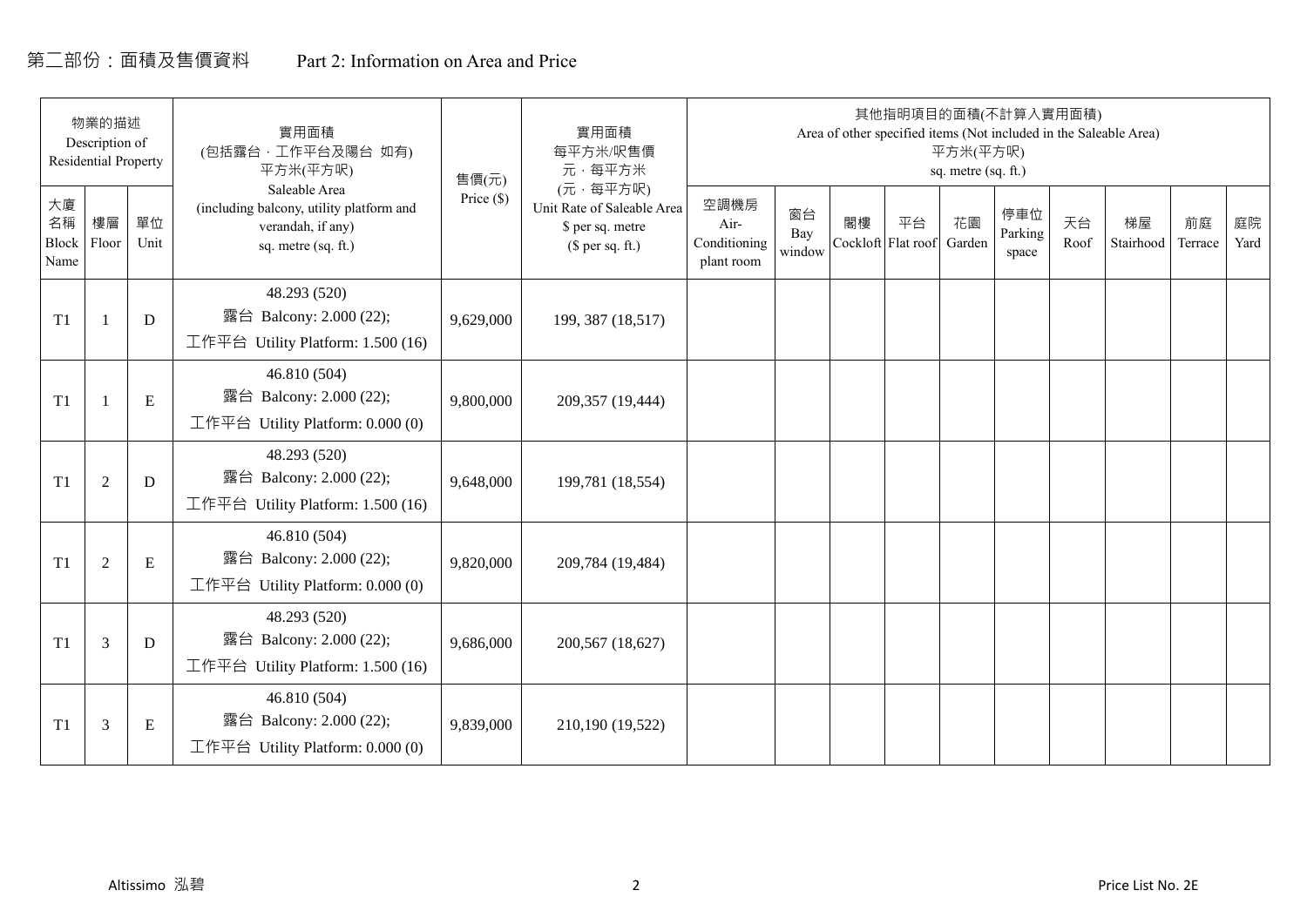|                           | 物業的描述<br>Description of<br><b>Residential Property</b> |            | 實用面積<br>(包括露台,工作平台及陽台 如有)<br>平方米(平方呎)                                                                 | 售價(元)        | 實用面積<br>每平方米/呎售價<br>元·每平方米                                                     |                                            |                     |    | 其他指明項目的面積(不計算入實用面積)      | 平方米(平方呎)<br>sq. metre (sq. ft.) |                         |            | Area of other specified items (Not included in the Saleable Area) |               |            |
|---------------------------|--------------------------------------------------------|------------|-------------------------------------------------------------------------------------------------------|--------------|--------------------------------------------------------------------------------|--------------------------------------------|---------------------|----|--------------------------|---------------------------------|-------------------------|------------|-------------------------------------------------------------------|---------------|------------|
| 大廈<br>名稱<br>Block<br>Name | 樓層<br>Floor                                            | 單位<br>Unit | Saleable Area<br>(including balcony, utility platform and<br>verandah, if any)<br>sq. metre (sq. ft.) | Price $(\$)$ | (元·每平方呎)<br>Unit Rate of Saleable Area<br>\$ per sq. metre<br>$$$ per sq. ft.) | 空調機房<br>Air-<br>Conditioning<br>plant room | 窗台<br>Bay<br>window | 閣樓 | 平台<br>Cockloft Flat roof | 花園<br>Garden                    | 停車位<br>Parking<br>space | 天台<br>Roof | 梯屋<br>Stairhood                                                   | 前庭<br>Terrace | 庭院<br>Yard |
| T <sub>1</sub>            | 5                                                      | D          | 48.293 (520)<br>露台 Balcony: 2.000 (22);<br>工作平台 Utility Platform: 1.500 (16)                          | 9,763,000    | 202,162 (18,775)                                                               |                                            |                     |    |                          |                                 |                         |            |                                                                   |               |            |
| T1                        | 5                                                      | ${\bf E}$  | 46.810 (504)<br>露台 Balcony: 2.000 (22);<br>工作平台 Utility Platform: $0.000(0)$                          | 9,858,000    | 210,596 (19,560)                                                               |                                            |                     |    |                          |                                 |                         |            |                                                                   |               |            |
| T <sub>1</sub>            | 6                                                      | D          | 48.293 (520)<br>露台 Balcony: 2.000 (22);<br>工作平台 Utility Platform: 1.500 (16)                          | 9,821,000    | 203,363 (18,887)                                                               |                                            |                     |    |                          |                                 |                         |            |                                                                   |               |            |
| T1                        | 6                                                      | ${\bf E}$  | 46.810 (504)<br>露台 Balcony: 2.000 (22);<br>工作平台 Utility Platform: 0.000 (0)                           | 9,898,000    | 211,451 (19,639)                                                               |                                            |                     |    |                          |                                 |                         |            |                                                                   |               |            |
| T1                        | $\tau$                                                 | D          | 48.293 (520)<br>露台 Balcony: 2.000 (22);<br>工作平台 Utility Platform: 1.500 (16)                          | 10,148,000   | 210,134 (19,515)                                                               |                                            |                     |    |                          |                                 |                         |            |                                                                   |               |            |
| T <sub>1</sub>            | 8                                                      | D          | 48.293 (520)<br>露台 Balcony: 2.000 (22);<br>工作平台 Utility Platform: $1.500(16)$                         | 10,558,000   | 218,624 (20,304)                                                               |                                            |                     |    |                          |                                 |                         |            |                                                                   |               |            |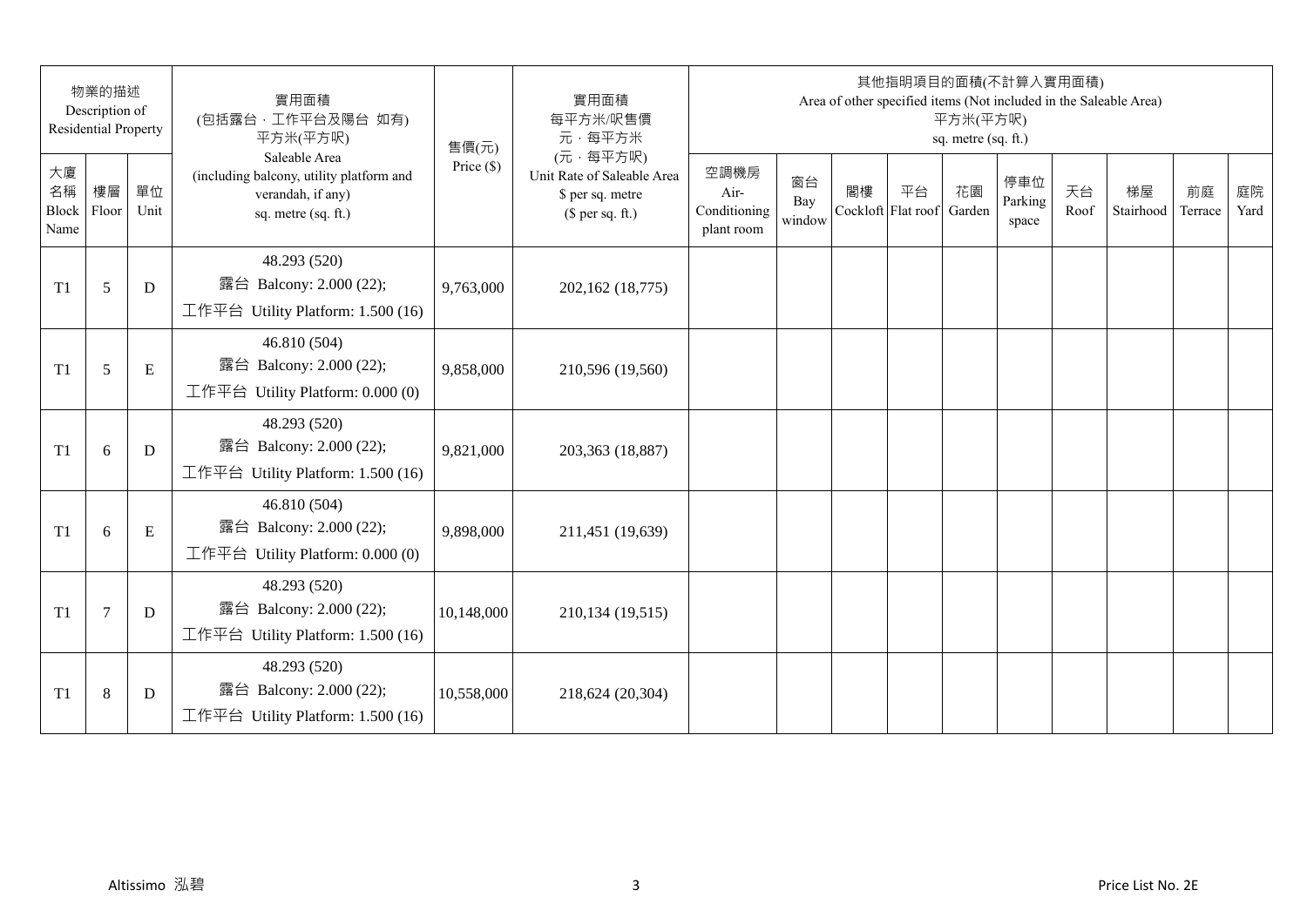|                           | 物業的描述<br>Description of<br><b>Residential Property</b> |            | 實用面積<br>(包括露台,工作平台及陽台 如有)<br>平方米(平方呎)                                                                 | 售價(元)        | 實用面積<br>每平方米/呎售價<br>元·每平方米                                                     |                                            |                     |    | 其他指明項目的面積(不計算入實用面積)      | 平方米(平方呎)<br>sq. metre (sq. ft.) |                         |            | Area of other specified items (Not included in the Saleable Area) |               |            |
|---------------------------|--------------------------------------------------------|------------|-------------------------------------------------------------------------------------------------------|--------------|--------------------------------------------------------------------------------|--------------------------------------------|---------------------|----|--------------------------|---------------------------------|-------------------------|------------|-------------------------------------------------------------------|---------------|------------|
| 大廈<br>名稱<br>Block<br>Name | 樓層<br>Floor                                            | 單位<br>Unit | Saleable Area<br>(including balcony, utility platform and<br>verandah, if any)<br>sq. metre (sq. ft.) | Price $(\$)$ | (元·每平方呎)<br>Unit Rate of Saleable Area<br>\$ per sq. metre<br>$$$ per sq. ft.) | 空調機房<br>Air-<br>Conditioning<br>plant room | 窗台<br>Bay<br>window | 閣樓 | 平台<br>Cockloft Flat roof | 花園<br>Garden                    | 停車位<br>Parking<br>space | 天台<br>Roof | 梯屋<br>Stairhood                                                   | 前庭<br>Terrace | 庭院<br>Yard |
| T <sub>1</sub>            | 8                                                      | E          | 46.810 (504)<br>露台 Balcony: 2.000 (22);<br>工作平台 Utility Platform: 0.000 (0)                           | 10,641,000   | 227,323 (21,113)                                                               |                                            |                     |    |                          |                                 |                         |            |                                                                   |               |            |
| T <sub>1</sub>            | 9                                                      | D          | 48.293 (520)<br>露台 Balcony: 2.000 (22);<br>工作平台 Utility Platform: 1.500 (16)                          | 10,558,000   | 218,624 (20,304)                                                               |                                            |                     |    |                          |                                 |                         |            |                                                                   |               |            |
| T <sub>1</sub>            | 10                                                     | D          | 48.293 (520)<br>露台 Balcony: 2.000 (22);<br>工作平台 Utility Platform: 1.500 (16)                          | 10,658,000   | 220,695 (20,496)                                                               |                                            |                     |    |                          |                                 |                         |            |                                                                   |               |            |
| T <sub>1</sub>            | 11                                                     | D          | 48.293 (520)<br>露台 Balcony: 2.000 (22);<br>工作平台 Utility Platform: 1.500 (16)                          | 10,708,000   | 221,730 (20,592)                                                               |                                            |                     |    |                          |                                 |                         |            |                                                                   |               |            |
| T1                        | 12                                                     | D          | 48.293 (520)<br>露台 Balcony: 2.000 (22);<br>工作平台 Utility Platform: 1.500 (16)                          | 10,968,000   | 227,114 (21,092)                                                               |                                            |                     |    |                          |                                 |                         |            |                                                                   |               |            |
| T <sub>1</sub>            | 15                                                     | D          | 48.293 (520)<br>露台 Balcony: 2.000 (22);<br>工作平台 Utility Platform: $1.500(16)$                         | 11,172,000   | 231,338 (21,485)                                                               |                                            |                     |    |                          |                                 |                         |            |                                                                   |               |            |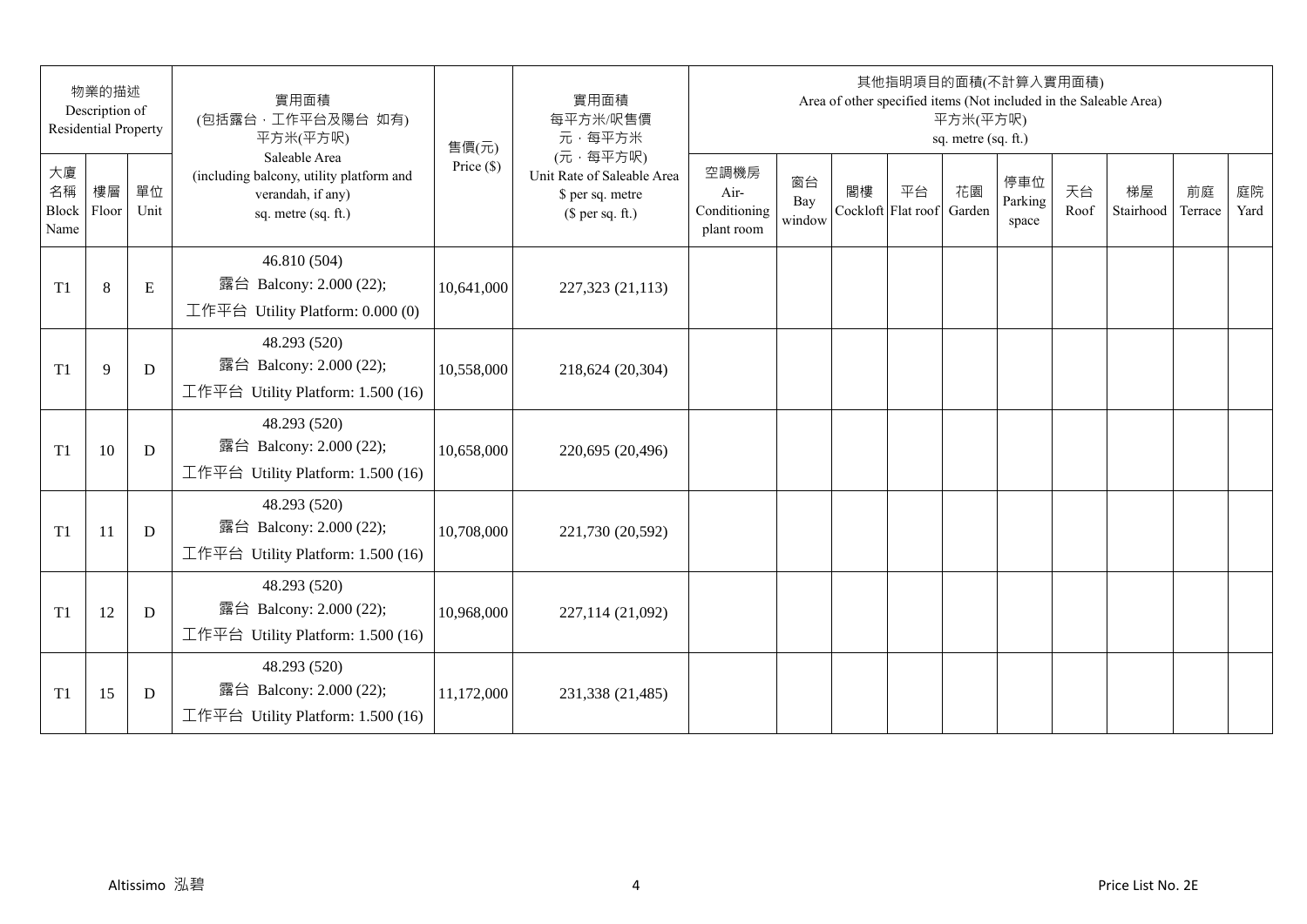|                           | 物業的描述<br>Description of<br><b>Residential Property</b> |              | 實用面積<br>(包括露台,工作平台及陽台 如有)<br>平方米(平方呎)                                                                 | 售價(元)        | 實用面積<br>每平方米/呎售價<br>元·每平方米                                                     |                                            |                     |    | 其他指明項目的面積(不計算入實用面積)<br>Area of other specified items (Not included in the Saleable Area) | 平方米(平方呎)<br>sq. metre (sq. ft.) |                         |            |                 |               |            |
|---------------------------|--------------------------------------------------------|--------------|-------------------------------------------------------------------------------------------------------|--------------|--------------------------------------------------------------------------------|--------------------------------------------|---------------------|----|------------------------------------------------------------------------------------------|---------------------------------|-------------------------|------------|-----------------|---------------|------------|
| 大廈<br>名稱<br>Block<br>Name | 樓層<br>Floor                                            | 單位<br>Unit   | Saleable Area<br>(including balcony, utility platform and<br>verandah, if any)<br>sq. metre (sq. ft.) | Price $(\$)$ | (元·每平方呎)<br>Unit Rate of Saleable Area<br>\$ per sq. metre<br>$$$ per sq. ft.) | 空調機房<br>Air-<br>Conditioning<br>plant room | 窗台<br>Bay<br>window | 閣樓 | 平台<br>Cockloft Flat roof                                                                 | 花園<br>Garden                    | 停車位<br>Parking<br>space | 天台<br>Roof | 梯屋<br>Stairhood | 前庭<br>Terrace | 庭院<br>Yard |
| T <sub>2</sub>            | $\mathbf{1}$                                           | $\mathbf{F}$ | 47.519 (511)<br>露台 Balcony: 2.000 (22);<br>工作平台 Utility Platform: 0.000 (0)                           | 9,348,000    | 196,721 (18,294)                                                               |                                            |                     |    |                                                                                          |                                 |                         |            |                 |               |            |
| T <sub>3</sub>            | $\overline{1}$                                         | B            | 46.276 (498)<br>露台 Balcony: 2.000 (22);<br>工作平台 Utility Platform: 1.500 (16)                          | 9,249,000    | 199,866 (18,572)                                                               |                                            |                     |    |                                                                                          |                                 |                         |            |                 |               |            |
| T <sub>3</sub>            | $\mathbf{1}$                                           | D            | 48.811 (525)<br>露台 Balcony: 2.000 (22);<br>工作平台 Utility Platform: 1.500 (16)                          | 9,321,000    | 190,961 (17,754)                                                               |                                            |                     |    | 4.609<br>(50)                                                                            |                                 |                         |            |                 |               |            |
| T <sub>3</sub>            | $\mathbf{1}$                                           | G            | 28.733 (309)<br>露台 Balcony: 2.000 (22);<br>工作平台 Utility Platform: 0.000 (0)                           | 6,685,000    | 232,659 (21,634)                                                               |                                            |                     |    |                                                                                          |                                 |                         |            |                 |               |            |
| T <sub>3</sub>            |                                                        | $\bf{J}$     | 45.158 (486)<br>露台 Balcony: 2.000 (22);<br>工作平台 Utility Platform: 1.500 (16)                          | 8,855,000    | 196,089 (18,220)                                                               |                                            |                     |    |                                                                                          |                                 |                         |            |                 |               |            |
| T <sub>3</sub>            | $\overline{1}$                                         | $\bf K$      | 48.074 (517)<br>露台 Balcony: 2.000 (22);<br>工作平台 Utility Platform: 1.500 (16)                          | 9,023,000    | 187,690 (17,453)                                                               |                                            |                     |    |                                                                                          |                                 |                         |            |                 |               |            |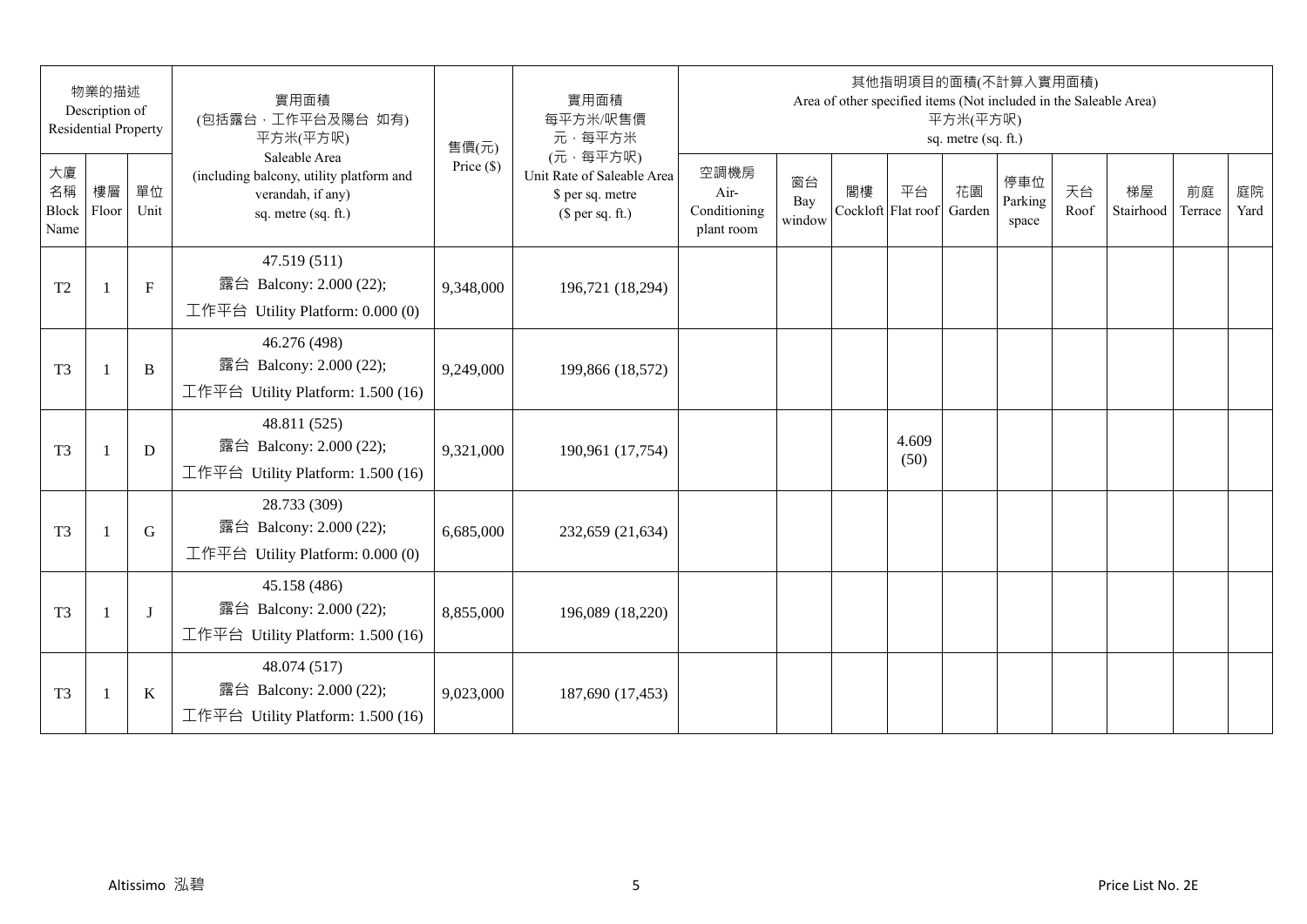|                           | 物業的描述<br>Description of<br><b>Residential Property</b> |              | 實用面積<br>(包括露台,工作平台及陽台 如有)<br>平方米(平方呎)                                                                 | 售價(元)        | 實用面積<br>每平方米/呎售價<br>元·每平方米                                                     |                                            |                     |    | 其他指明項目的面積(不計算入實用面積)      | 平方米(平方呎)<br>sq. metre (sq. ft.) |                         |            | Area of other specified items (Not included in the Saleable Area) |               |            |
|---------------------------|--------------------------------------------------------|--------------|-------------------------------------------------------------------------------------------------------|--------------|--------------------------------------------------------------------------------|--------------------------------------------|---------------------|----|--------------------------|---------------------------------|-------------------------|------------|-------------------------------------------------------------------|---------------|------------|
| 大廈<br>名稱<br>Block<br>Name | 樓層<br>Floor                                            | 單位<br>Unit   | Saleable Area<br>(including balcony, utility platform and<br>verandah, if any)<br>sq. metre (sq. ft.) | Price $(\$)$ | (元·每平方呎)<br>Unit Rate of Saleable Area<br>\$ per sq. metre<br>$$$ per sq. ft.) | 空調機房<br>Air-<br>Conditioning<br>plant room | 窗台<br>Bay<br>window | 閣樓 | 平台<br>Cockloft Flat roof | 花園<br>Garden                    | 停車位<br>Parking<br>space | 天台<br>Roof | 梯屋<br>Stairhood                                                   | 前庭<br>Terrace | 庭院<br>Yard |
| T <sub>3</sub>            | $\overline{2}$                                         | B            | 46.276 (498)<br>露台 Balcony: 2.000 (22);<br>工作平台 Utility Platform: 1.500 (16)                          | 9,269,000    | 200,298 (18,612)                                                               |                                            |                     |    |                          |                                 |                         |            |                                                                   |               |            |
| T <sub>3</sub>            | $\overline{2}$                                         | D            | 48.811 (525)<br>露台 Balcony: 2.000 (22);<br>工作平台 Utility Platform: 1.500 (16)                          | 9,387,000    | 192,313 (17,880)                                                               |                                            |                     |    |                          |                                 |                         |            |                                                                   |               |            |
| T <sub>3</sub>            | $\overline{2}$                                         | G            | 28.733 (309)<br>露台 Balcony: 2.000 (22);<br>工作平台 Utility Platform: $0.000(0)$                          | 6,696,000    | 233,042 (21,670)                                                               |                                            |                     |    |                          |                                 |                         |            |                                                                   |               |            |
| T <sub>3</sub>            | $\overline{2}$                                         | $\mathbf{I}$ | 45.158 (486)<br>露台 Balcony: 2.000 (22);<br>工作平台 Utility Platform: 1.500 (16)                          | 8,874,000    | 196,510 (18,259)                                                               |                                            |                     |    |                          |                                 |                         |            |                                                                   |               |            |
| T <sub>3</sub>            | 3                                                      | B            | 46.276 (498)<br>露台 Balcony: 2.000 (22);<br>工作平台 Utility Platform: 1.500 (16)                          | 9,286,000    | 200,666 (18,647)                                                               |                                            |                     |    |                          |                                 |                         |            |                                                                   |               |            |
| T <sub>3</sub>            | 3                                                      | D            | 48.811 (525)<br>露台 Balcony: 2.000 (22);<br>工作平台 Utility Platform: $1.500(16)$                         | 9,404,000    | 192,661 (17,912)                                                               |                                            |                     |    |                          |                                 |                         |            |                                                                   |               |            |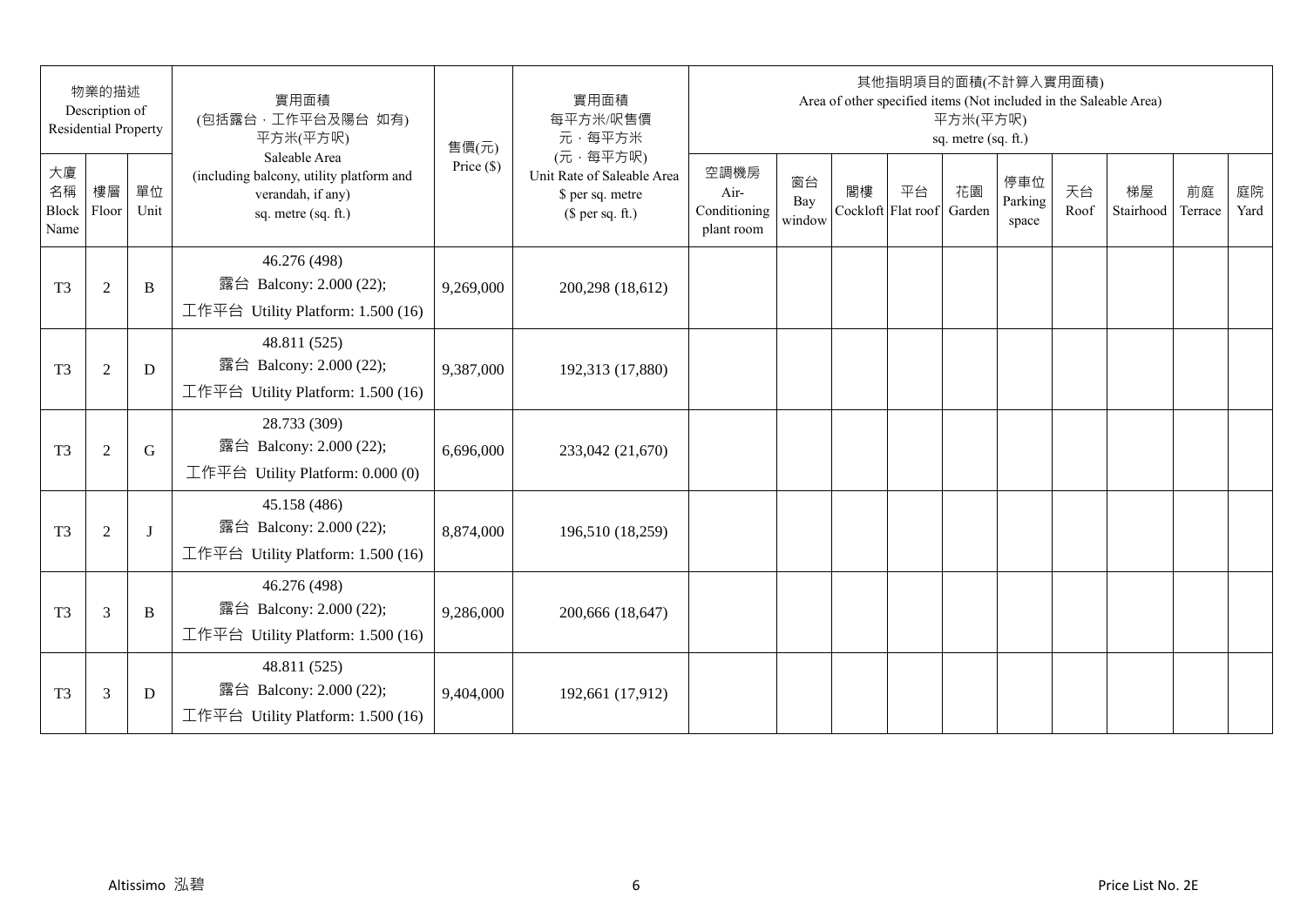|                           | 物業的描述<br>Description of<br><b>Residential Property</b> |            | 實用面積<br>(包括露台,工作平台及陽台 如有)<br>平方米(平方呎)                                                                 | 售價(元)        | 實用面積<br>每平方米/呎售價<br>元·每平方米                                                     |                                            |                     |    | 其他指明項目的面積(不計算入實用面積)      | 平方米(平方呎)<br>sq. metre (sq. ft.) |                         |            | Area of other specified items (Not included in the Saleable Area) |               |            |
|---------------------------|--------------------------------------------------------|------------|-------------------------------------------------------------------------------------------------------|--------------|--------------------------------------------------------------------------------|--------------------------------------------|---------------------|----|--------------------------|---------------------------------|-------------------------|------------|-------------------------------------------------------------------|---------------|------------|
| 大廈<br>名稱<br>Block<br>Name | 樓層<br>Floor                                            | 單位<br>Unit | Saleable Area<br>(including balcony, utility platform and<br>verandah, if any)<br>sq. metre (sq. ft.) | Price $(\$)$ | (元·每平方呎)<br>Unit Rate of Saleable Area<br>\$ per sq. metre<br>$$$ per sq. ft.) | 空調機房<br>Air-<br>Conditioning<br>plant room | 窗台<br>Bay<br>window | 閣樓 | 平台<br>Cockloft Flat roof | 花園<br>Garden                    | 停車位<br>Parking<br>space | 天台<br>Roof | 梯屋<br>Stairhood                                                   | 前庭<br>Terrace | 庭院<br>Yard |
| T <sub>3</sub>            | 3                                                      | G          | 28.733 (309)<br>露台 Balcony: 2.000 (22);<br>工作平台 Utility Platform: 0.000 (0)                           | 6,708,000    | 233,460 (21,709)                                                               |                                            |                     |    |                          |                                 |                         |            |                                                                   |               |            |
| T <sub>3</sub>            | $\overline{3}$                                         | J          | 45.158 (486)<br>露台 Balcony: 2.000 (22);<br>工作平台 Utility Platform: 1.500 (16)                          | 8,893,000    | 196,931 (18,298)                                                               |                                            |                     |    |                          |                                 |                         |            |                                                                   |               |            |
| T <sub>3</sub>            | 5                                                      | D          | 48.811 (525)<br>露台 Balcony: 2.000 (22);<br>工作平台 Utility Platform: 1.500 (16)                          | 9,539,000    | 195,427 (18,170)                                                               |                                            |                     |    |                          |                                 |                         |            |                                                                   |               |            |
| T <sub>3</sub>            | 5                                                      | G          | 28.733 (309)<br>露台 Balcony: 2.000 (22);<br>工作平台 Utility Platform: 0.000 (0)                           | 6,720,000    | 233,877 (21,748)                                                               |                                            |                     |    |                          |                                 |                         |            |                                                                   |               |            |
| T <sub>3</sub>            | 5                                                      | J          | 45.158 (486)<br>露台 Balcony: 2.000 (22);<br>工作平台 Utility Platform: 1.500 (16)                          | 8,908,000    | 197,263 (18,329)                                                               |                                            |                     |    |                          |                                 |                         |            |                                                                   |               |            |
| T <sub>3</sub>            | 6                                                      | D          | 48.811 (525)<br>露台 Balcony: 2.000 (22);<br>工作平台 Utility Platform: $1.500(16)$                         | 9,673,000    | 198,173 (18,425)                                                               |                                            |                     |    |                          |                                 |                         |            |                                                                   |               |            |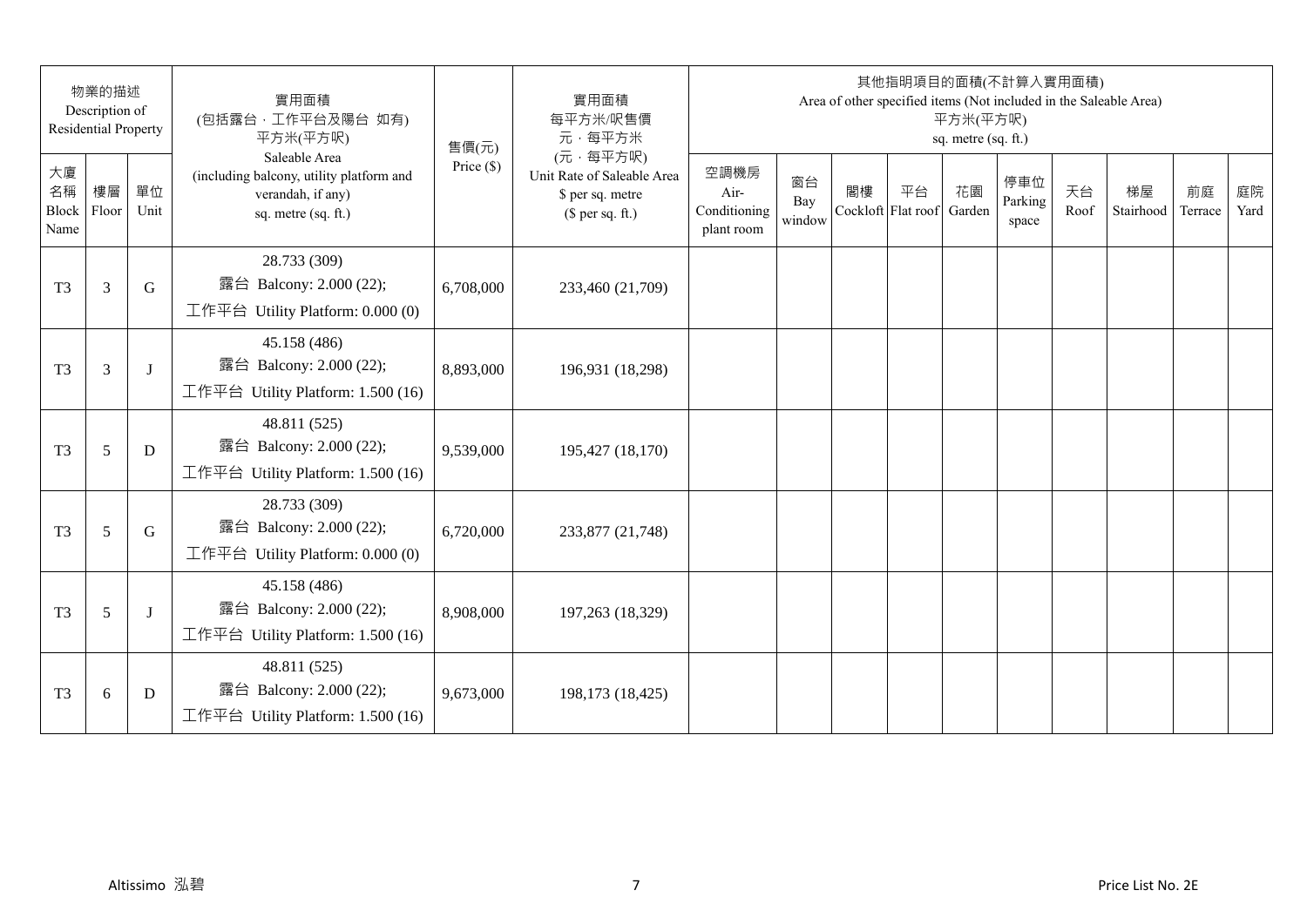|                           | 物業的描述<br>Description of<br><b>Residential Property</b> |            | 實用面積<br>(包括露台,工作平台及陽台 如有)<br>平方米(平方呎)                                                                 | 售價(元)        | 實用面積<br>每平方米/呎售價<br>元·每平方米                                                     |                                            |                     |    | 其他指明項目的面積(不計算入實用面積)      | 平方米(平方呎)<br>sq. metre (sq. ft.) |                         |            | Area of other specified items (Not included in the Saleable Area) |               |            |
|---------------------------|--------------------------------------------------------|------------|-------------------------------------------------------------------------------------------------------|--------------|--------------------------------------------------------------------------------|--------------------------------------------|---------------------|----|--------------------------|---------------------------------|-------------------------|------------|-------------------------------------------------------------------|---------------|------------|
| 大廈<br>名稱<br>Block<br>Name | 樓層<br>Floor                                            | 單位<br>Unit | Saleable Area<br>(including balcony, utility platform and<br>verandah, if any)<br>sq. metre (sq. ft.) | Price $(\$)$ | (元·每平方呎)<br>Unit Rate of Saleable Area<br>\$ per sq. metre<br>$$$ per sq. ft.) | 空調機房<br>Air-<br>Conditioning<br>plant room | 窗台<br>Bay<br>window | 閣樓 | 平台<br>Cockloft Flat roof | 花園<br>Garden                    | 停車位<br>Parking<br>space | 天台<br>Roof | 梯屋<br>Stairhood                                                   | 前庭<br>Terrace | 庭院<br>Yard |
| T <sub>3</sub>            | 6                                                      | G          | 28.733 (309)<br>露台 Balcony: 2.000 (22);<br>工作平台 Utility Platform: $0.000(0)$                          | 6,810,000    | 237,010 (22,039)                                                               |                                            |                     |    |                          |                                 |                         |            |                                                                   |               |            |
| T <sub>3</sub>            | 6                                                      | J          | 45.158 (486)<br>露台 Balcony: 2.000 (22);<br>工作平台 Utility Platform: 1.500 (16)                          | 8,946,000    | 198,104 (18,407)                                                               |                                            |                     |    |                          |                                 |                         |            |                                                                   |               |            |
| T <sub>3</sub>            | $\tau$                                                 | D          | 48.811 (525)<br>露台 Balcony: 2.000 (22);<br>工作平台 Utility Platform: 1.500 (16)                          | 9,700,000    | 198,726 (18,476)                                                               |                                            |                     |    |                          |                                 |                         |            |                                                                   |               |            |
| T <sub>3</sub>            | $\tau$                                                 | G          | 28.733 (309)<br>露台 Balcony: 2.000 (22);<br>工作平台 Utility Platform: $0.000(0)$                          | 6,818,000    | 237,288 (22,065)                                                               |                                            |                     |    |                          |                                 |                         |            |                                                                   |               |            |
| T <sub>3</sub>            | $\overline{7}$                                         | J          | 45.158 (486)<br>露台 Balcony: 2.000 (22);<br>工作平台 Utility Platform: 1.500 (16)                          | 9,065,000    | 200,740 (18,652)                                                               |                                            |                     |    |                          |                                 |                         |            |                                                                   |               |            |
| T <sub>3</sub>            | 8                                                      | G          | 28.733 (309)<br>露台 Balcony: 2.000 (22);<br>工作平台 Utility Platform: $0.000(0)$                          | 7,335,000    | 255,281 (23,738)                                                               |                                            |                     |    |                          |                                 |                         |            |                                                                   |               |            |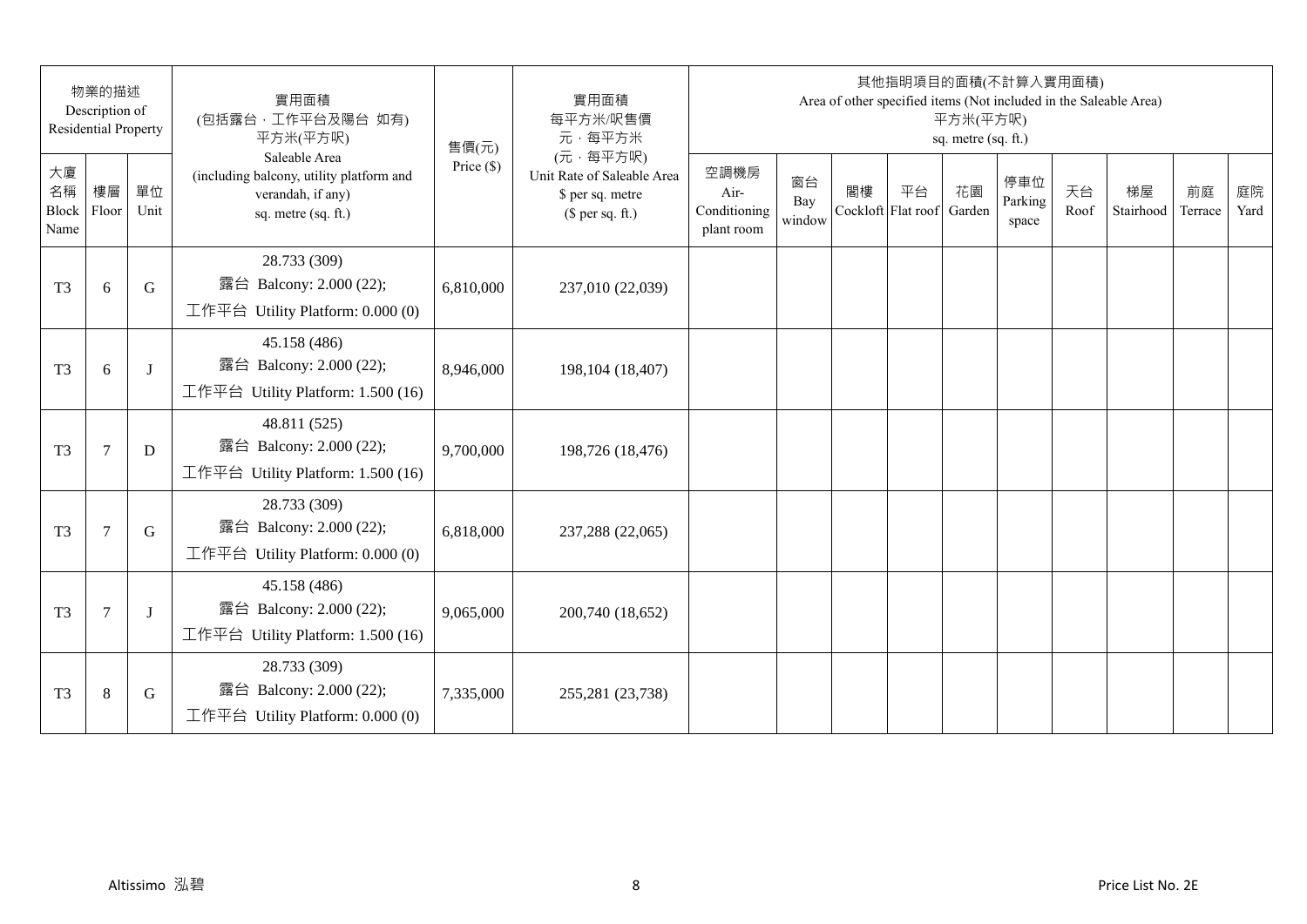|                           | 物業的描述<br>Description of<br><b>Residential Property</b> |              | 實用面積<br>(包括露台,工作平台及陽台 如有)<br>平方米(平方呎)                                                                 | 售價(元)        | 實用面積<br>每平方米/呎售價<br>元·每平方米                                                     |                                            |                     |    | 其他指明項目的面積(不計算入實用面積)      | 平方米(平方呎)<br>sq. metre (sq. ft.) |                         |            | Area of other specified items (Not included in the Saleable Area) |               |            |
|---------------------------|--------------------------------------------------------|--------------|-------------------------------------------------------------------------------------------------------|--------------|--------------------------------------------------------------------------------|--------------------------------------------|---------------------|----|--------------------------|---------------------------------|-------------------------|------------|-------------------------------------------------------------------|---------------|------------|
| 大廈<br>名稱<br>Block<br>Name | 樓層<br>Floor                                            | 單位<br>Unit   | Saleable Area<br>(including balcony, utility platform and<br>verandah, if any)<br>sq. metre (sq. ft.) | Price $(\$)$ | (元·每平方呎)<br>Unit Rate of Saleable Area<br>\$ per sq. metre<br>$$$ per sq. ft.) | 空調機房<br>Air-<br>Conditioning<br>plant room | 窗台<br>Bay<br>window | 閣樓 | 平台<br>Cockloft Flat roof | 花園<br>Garden                    | 停車位<br>Parking<br>space | 天台<br>Roof | 梯屋<br>Stairhood                                                   | 前庭<br>Terrace | 庭院<br>Yard |
| T <sub>3</sub>            | 8                                                      | H            | 44.867 (483)<br>露台 Balcony: 2.000 (22);<br>工作平台 Utility Platform: 1.500 (16)                          | 9,731,000    | 216,885 (20,147)                                                               |                                            |                     |    |                          |                                 |                         |            |                                                                   |               |            |
| T <sub>3</sub>            | 8                                                      | J            | 45.158 (486)<br>露台 Balcony: 2.000 (22);<br>工作平台 Utility Platform: 1.500 (16)                          | 9,199,000    | 203,707 (18,928)                                                               |                                            |                     |    |                          |                                 |                         |            |                                                                   |               |            |
| T <sub>3</sub>            | 9                                                      | G            | 28.733 (309)<br>露台 Balcony: 2.000 (22);<br>工作平台 Utility Platform: $0.000(0)$                          | 7,335,000    | 255,281 (23,738)                                                               |                                            |                     |    |                          |                                 |                         |            |                                                                   |               |            |
| T <sub>3</sub>            | 9                                                      | $\mathbf{I}$ | 45.158 (486)<br>露台 Balcony: 2.000 (22);<br>工作平台 Utility Platform: 1.500 (16)                          | 9,199,000    | 203,707 (18,928)                                                               |                                            |                     |    |                          |                                 |                         |            |                                                                   |               |            |
| T <sub>3</sub>            | 10                                                     | G            | 28.733 (309)<br>露台 Balcony: 2.000 (22);<br>工作平台 Utility Platform: $0.000(0)$                          | 7,413,000    | 257,996 (23,990)                                                               |                                            |                     |    |                          |                                 |                         |            |                                                                   |               |            |
| T <sub>3</sub>            | 10                                                     | J            | 45.158 (486)<br>露台 Balcony: 2.000 (22);<br>工作平台 Utility Platform: $1.500(16)$                         | 9,288,000    | 205,678 (19,111)                                                               |                                            |                     |    |                          |                                 |                         |            |                                                                   |               |            |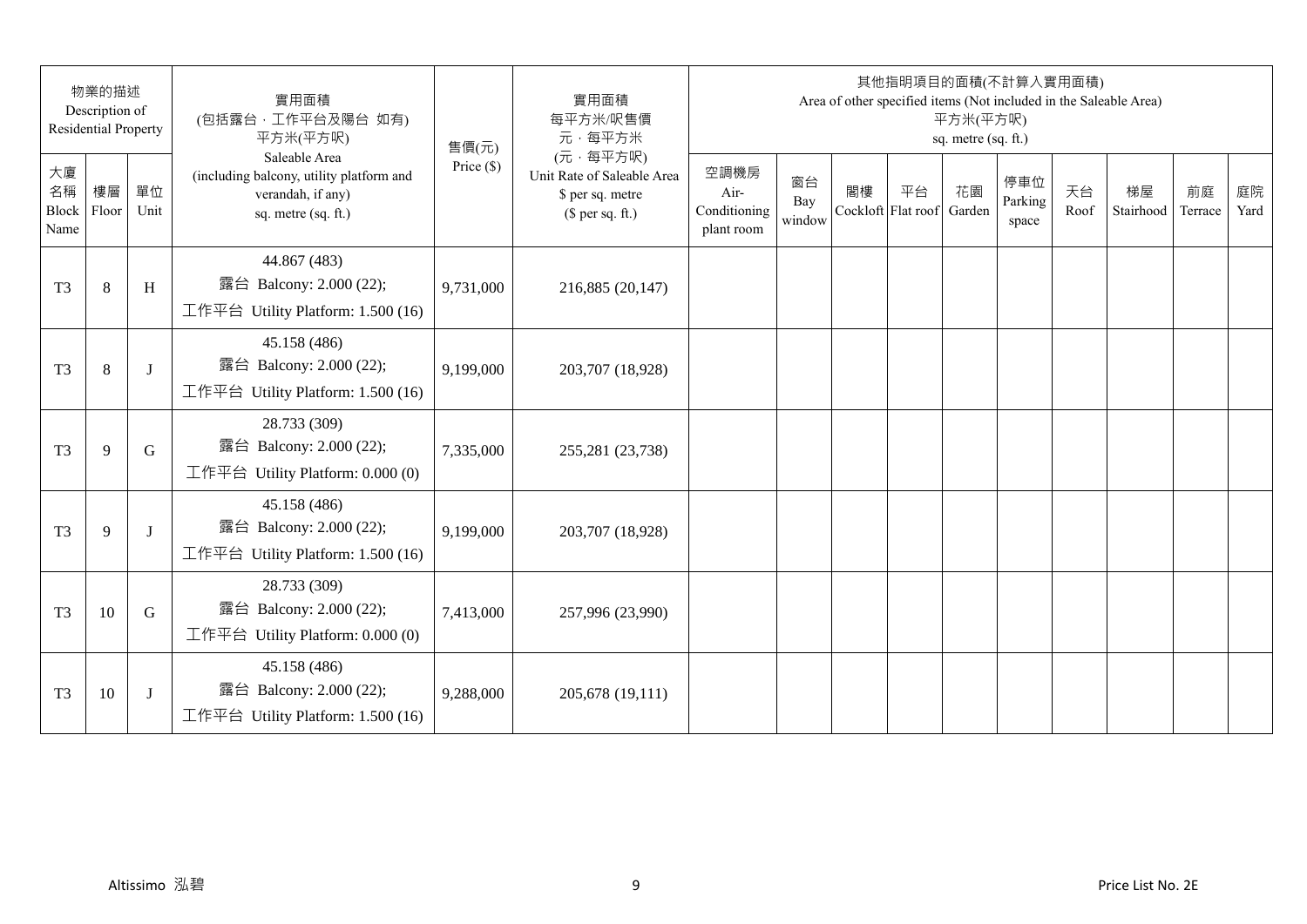|                           | 物業的描述<br>Description of<br><b>Residential Property</b> |            | 實用面積<br>(包括露台,工作平台及陽台 如有)<br>平方米(平方呎)                                                                 | 售價(元)        | 實用面積<br>每平方米/呎售價<br>元·每平方米                                                     |                                            |                     |    | 其他指明項目的面積(不計算入實用面積)      | 平方米(平方呎)<br>sq. metre (sq. ft.) |                         |            | Area of other specified items (Not included in the Saleable Area) |               |            |
|---------------------------|--------------------------------------------------------|------------|-------------------------------------------------------------------------------------------------------|--------------|--------------------------------------------------------------------------------|--------------------------------------------|---------------------|----|--------------------------|---------------------------------|-------------------------|------------|-------------------------------------------------------------------|---------------|------------|
| 大廈<br>名稱<br>Block<br>Name | 樓層<br>Floor                                            | 單位<br>Unit | Saleable Area<br>(including balcony, utility platform and<br>verandah, if any)<br>sq. metre (sq. ft.) | Price $(\$)$ | (元·每平方呎)<br>Unit Rate of Saleable Area<br>\$ per sq. metre<br>$$$ per sq. ft.) | 空調機房<br>Air-<br>Conditioning<br>plant room | 窗台<br>Bay<br>window | 閣樓 | 平台<br>Cockloft Flat roof | 花園<br>Garden                    | 停車位<br>Parking<br>space | 天台<br>Roof | 梯屋<br>Stairhood                                                   | 前庭<br>Terrace | 庭院<br>Yard |
| T <sub>3</sub>            | 11                                                     | G          | 28.733 (309)<br>露台 Balcony: 2.000 (22);<br>工作平台 Utility Platform: 0.000 (0)                           | 7,507,000    | 261,268 (24,294)                                                               |                                            |                     |    |                          |                                 |                         |            |                                                                   |               |            |
| T <sub>3</sub>            | 11                                                     | J          | 45.158 (486)<br>露台 Balcony: 2.000 (22);<br>工作平台 Utility Platform: 1.500 (16)                          | 9,422,000    | 208,645 (19,387)                                                               |                                            |                     |    |                          |                                 |                         |            |                                                                   |               |            |
| T <sub>3</sub>            | 12                                                     | G          | 28.733 (309)<br>露台 Balcony: 2.000 (22);<br>工作平台 Utility Platform: $0.000(0)$                          | 7,611,000    | 264,887 (24,631)                                                               |                                            |                     |    |                          |                                 |                         |            |                                                                   |               |            |
| T <sub>3</sub>            | 12                                                     | J          | 45.158 (486)<br>露台 Balcony: 2.000 (22);<br>工作平台 Utility Platform: 1.500 (16)                          | 9,556,000    | 211,613 (19,663)                                                               |                                            |                     |    |                          |                                 |                         |            |                                                                   |               |            |
| T <sub>3</sub>            | 15                                                     | E          | 28.805 (310)<br>露台 Balcony: 2.000 (22);<br>工作平台 Utility Platform: $0.000(0)$                          | 7,597,000    | 263,739 (24,506)                                                               |                                            |                     |    |                          |                                 |                         |            |                                                                   |               |            |
| T <sub>3</sub>            | 15                                                     | G          | 28.733 (309)<br>露台 Balcony: 2.000 (22);<br>工作平台 Utility Platform: $0.000(0)$                          | 7,748,000    | 269,655 (25,074)                                                               |                                            |                     |    |                          |                                 |                         |            |                                                                   |               |            |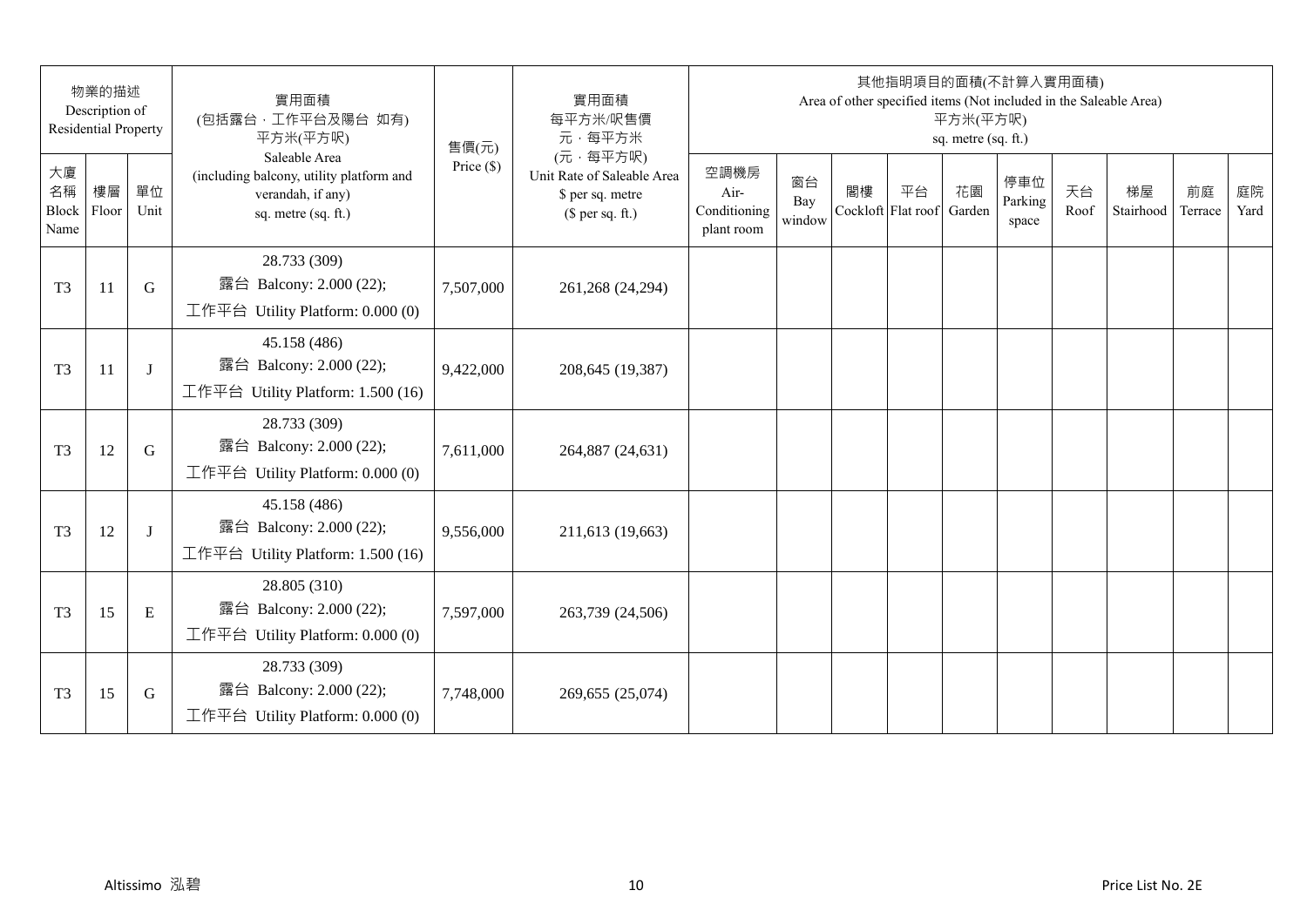| 物業的描述<br>Description of<br><b>Residential Property</b> |             | 實用面積<br>(包括露台,工作平台及陽台 如有)<br>平方米(平方呎) | 售價(元)                                                                                                 | 實用面積<br>每平方米/呎售價<br>元·每平方米 | 其他指明項目的面積(不計算入實用面積)<br>Area of other specified items (Not included in the Saleable Area)<br>平方米(平方呎)<br>sq. metre (sq. ft.) |                                            |                     |    |                          |              |                         |            |                 |               |            |
|--------------------------------------------------------|-------------|---------------------------------------|-------------------------------------------------------------------------------------------------------|----------------------------|-----------------------------------------------------------------------------------------------------------------------------|--------------------------------------------|---------------------|----|--------------------------|--------------|-------------------------|------------|-----------------|---------------|------------|
| 大廈<br>名稱<br>Block<br>Name                              | 樓層<br>Floor | 單位<br>Unit                            | Saleable Area<br>(including balcony, utility platform and<br>verandah, if any)<br>sq. metre (sq. ft.) | Price $(\$)$               | (元·每平方呎)<br>Unit Rate of Saleable Area<br>\$ per sq. metre<br>$$$ per sq. ft.)                                              | 空調機房<br>Air-<br>Conditioning<br>plant room | 窗台<br>Bay<br>window | 閣樓 | 平台<br>Cockloft Flat roof | 花園<br>Garden | 停車位<br>Parking<br>space | 天台<br>Roof | 梯屋<br>Stairhood | 前庭<br>Terrace | 庭院<br>Yard |
| T <sub>3</sub>                                         | 15          | J                                     | 45.158 (486)<br>露台 Balcony: 2.000 (22);<br>工作平台 Utility Platform: 1.500 (16)                          | 9,733,000                  | 215,532 (20,027)                                                                                                            |                                            |                     |    |                          |              |                         |            |                 |               |            |
| T <sub>3</sub>                                         | 16          | E                                     | 28.805 (310)<br>露台 Balcony: 2.000 (22);<br>工作平台 Utility Platform: 0.000 (0)                           | 7,737,000                  | 268,599 (24,958)                                                                                                            |                                            |                     |    |                          |              |                         |            |                 |               |            |
| T <sub>3</sub>                                         | 16          | G                                     | 28.733 (309)<br>露台 Balcony: 2.000 (22);<br>工作平台 Utility Platform: $0.000(0)$                          | 7,886,000                  | 274,458 (25,521)                                                                                                            |                                            |                     |    |                          |              |                         |            |                 |               |            |
| T <sub>3</sub>                                         | 16          | H                                     | 44.867 (483)<br>露台 Balcony: 2.000 (22);<br>工作平台 Utility Platform: 1.500 (16)                          | 10,488,000                 | 233,758 (21,714)                                                                                                            |                                            |                     |    |                          |              |                         |            |                 |               |            |
| T <sub>3</sub>                                         | 16          | J                                     | 45.158 (486)<br>露台 Balcony: 2.000 (22);<br>工作平台 Utility Platform: 1.500 (16)                          | 9,914,000                  | 219,540 (20,399)                                                                                                            |                                            |                     |    |                          |              |                         |            |                 |               |            |
| T <sub>3</sub>                                         | 16          | L                                     | 44.887 (483)<br>露台 Balcony: 2.000 (22);<br>工作平台 Utility Platform: $1.500(16)$                         | 9,894,000                  | 220,420 (20,484)                                                                                                            |                                            |                     |    |                          |              |                         |            |                 |               |            |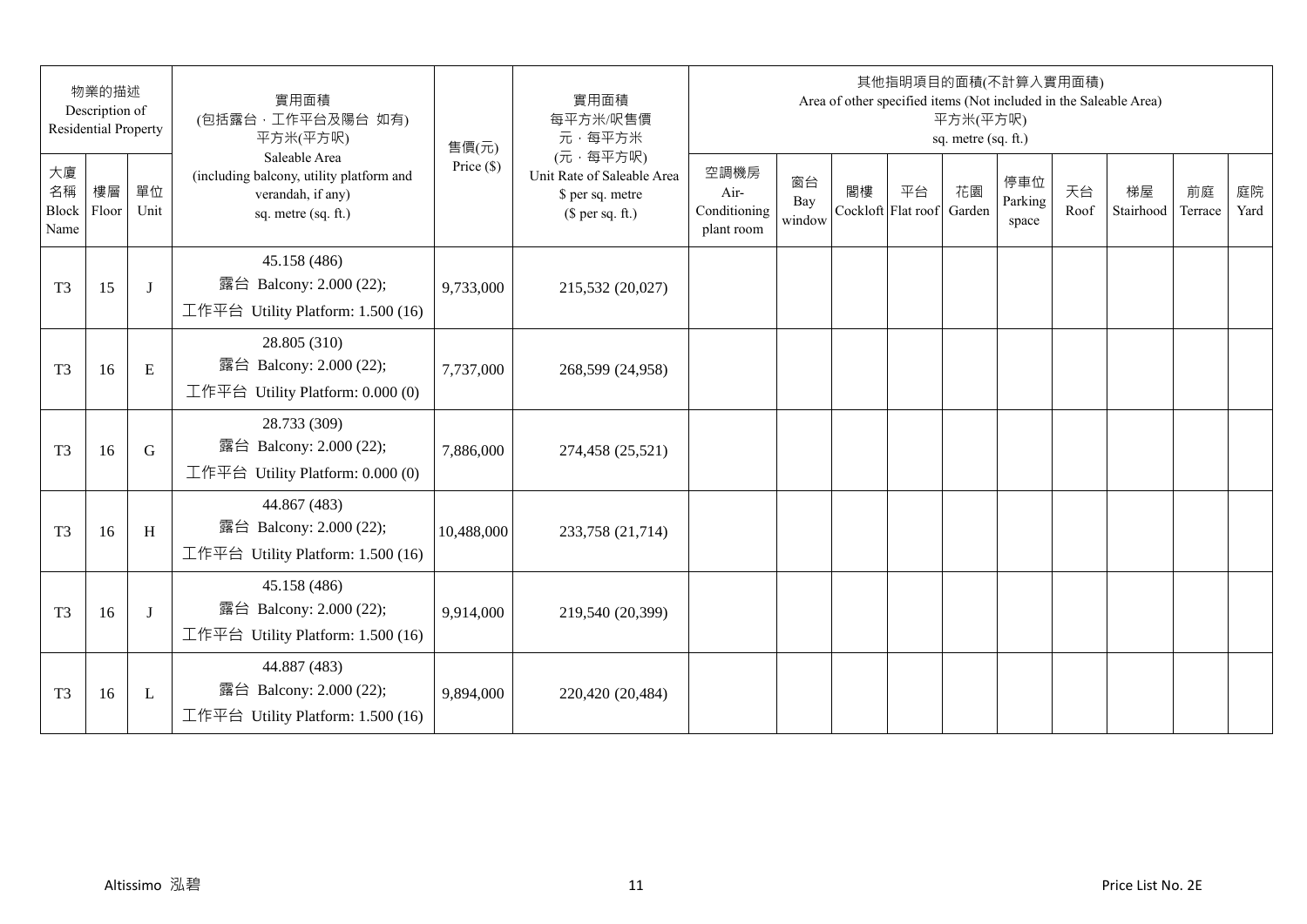| 物業的描述<br>Description of<br><b>Residential Property</b> |                |              | 實用面積<br>(包括露台,工作平台及陽台 如有)<br>平方米(平方呎)                                                                 | 售價(元)        | 實用面積<br>每平方米/呎售價<br>元·每平方米                                                     | 其他指明項目的面積(不計算入實用面積)<br>Area of other specified items (Not included in the Saleable Area)<br>平方米(平方呎)<br>sq. metre (sq. ft.) |                     |                          |               |              |                         |            |                 |               |            |  |
|--------------------------------------------------------|----------------|--------------|-------------------------------------------------------------------------------------------------------|--------------|--------------------------------------------------------------------------------|-----------------------------------------------------------------------------------------------------------------------------|---------------------|--------------------------|---------------|--------------|-------------------------|------------|-----------------|---------------|------------|--|
| 大廈<br>名稱<br>Block<br>Name                              | 樓層<br>Floor    | 單位<br>Unit   | Saleable Area<br>(including balcony, utility platform and<br>verandah, if any)<br>sq. metre (sq. ft.) | Price $(\$)$ | (元·每平方呎)<br>Unit Rate of Saleable Area<br>\$ per sq. metre<br>$$$ per sq. ft.) | 空調機房<br>Air-<br>Conditioning<br>plant room                                                                                  | 窗台<br>Bay<br>window | 閣樓<br>Cockloft Flat roof | 平台            | 花園<br>Garden | 停車位<br>Parking<br>space | 天台<br>Roof | 梯屋<br>Stairhood | 前庭<br>Terrace | 庭院<br>Yard |  |
| T <sub>5</sub>                                         |                | $\lceil$     | 48.593 (523)<br>露台 Balcony: 2.000 (22);<br>工作平台 Utility Platform: $0.000(0)$                          | 9,808,000    | 201,840 (18,753)                                                               |                                                                                                                             |                     |                          | 5.699<br>(61) |              |                         |            |                 |               |            |  |
| T <sub>5</sub>                                         | $\overline{7}$ | $\mathbf{F}$ | 28.578 (308)<br>露台 Balcony: 2.000 (22);<br>工作平台 Utility Platform: 0.000 (0)                           | 7,680,000    | 268,738 (24,935)                                                               |                                                                                                                             |                     |                          |               |              |                         |            |                 |               |            |  |
| T <sub>5</sub>                                         | 8              | $\mathbf{F}$ | 28.578 (308)<br>露台 Balcony: 2.000 (22);<br>工作平台 Utility Platform: $0.000(0)$                          | 7,785,000    | 272,412 (25,276)                                                               |                                                                                                                             |                     |                          |               |              |                         |            |                 |               |            |  |
| T <sub>5</sub>                                         | 12             | $\mathbf F$  | 28.578 (308)<br>露台 Balcony: 2.000 (22);<br>工作平台 Utility Platform: $0.000(0)$                          | 8,061,000    | 282,070 (26,172)                                                               |                                                                                                                             |                     |                          |               |              |                         |            |                 |               |            |  |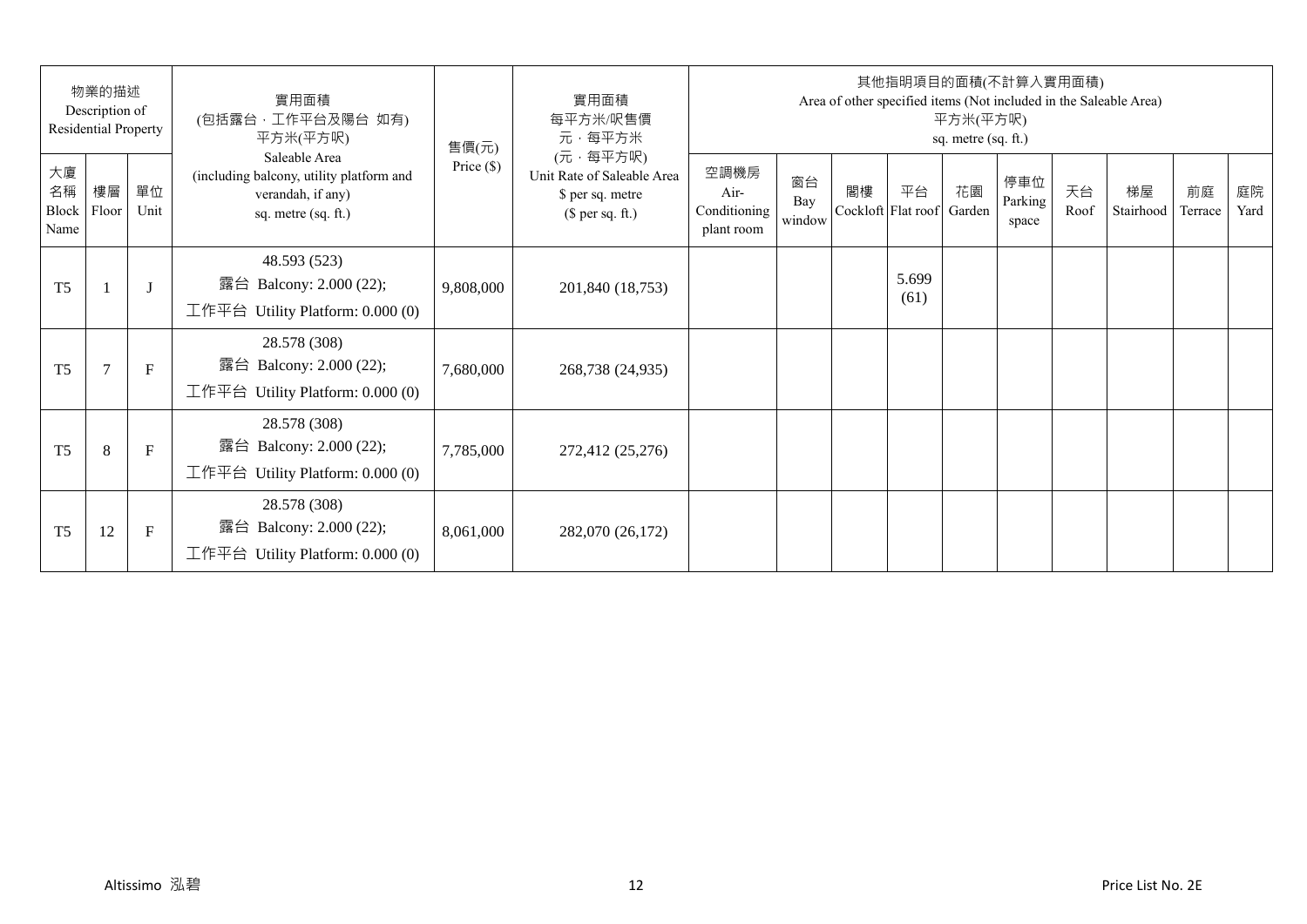#### **第三部份:其他資料 Part 3: Other Information**

#### (1) 準買家應參閱發展項目的售樓說明書,以了解該項目的資料。 Prospective purchasers are advised to refer to the sales brochure for the development for information on the development.

#### $(2)$  根據《一手住宅物業銷售條例》第 52(1)條及第 53(2)及(3)條,

According to sections 52(1) and 53(2) and (3) of the Residential Properties (First-hand Sales) Ordinance, –

#### 第 52(1) 條 / Section 52(1)

在某人就指明住宅物業與擁有人訂立臨時買賣合約時,該人須向擁有人支付售價的 5%的臨時訂金。

A preliminary deposit of 5% of the purchase price is payable by a person to the owner on entering into a preliminary agreement for sale and purchase in respect of the specified residential property with the owner.

#### 第 53(2) 條 / Section 53(2)

如某人於某日期訂立臨時買賣合約,並於該日期後的 5 個工作日內,就有關住宅物業簽立買賣合約,則擁有人必須在該日期後的 8 個工作日內,簽立該買賣合約。 If a person executes an agreement for sale and purchase in respect of the residential property within 5 working days after the date on which the person enters into the preliminary agreement for sale and purchase, the owner must execute the agreement for sale and purchase within 8 working days after that date.

#### 第 53(3) 條 / Section 53(3)

如某人於某日期訂立臨時買賣合約時,但沒有於該日期後的 5 個工作日內,就有關住宅物業簽立買賣合約,則 – (i) 該臨時合約即告終止;(ii) 有關的臨時訂金即予沒收;及 (iii) 擁 有人不得就該人沒有簽立買賣合約而針對該人提出進一步申索。

If a person does not execute an agreement for sale and purchase in respect of the residential property within 5 working days after the date on which the person enters into the preliminary agreement for sale and purchase-

(i) the preliminary agreement is terminated; (ii) the preliminary deposit is forfeited; and (iii) the owner does not have any further claim against the person for the failure.

#### (3) 實用面積及屬該住宅物業其他指明項目的面積是按《一手住宅物業銷售條例》第 8 條及附表二第 2 部的計算得出的。

The saleable area and area of other specified items of the residential property are calculated in accordance with section 8 and Part 2 of Schedule 2 to the Residential Properties(First-hand Sales) Ordinance.

- 
- (4) (i) 註:在第(4)段中: (a) 「售價」指本價單第二部份中所列之住宅物業的售價,而「成交金額」指將於臨時合約中訂明的住宅物業的實際售價。因應不同支付條款 及/或折扣按售價計算得出之價目,皆以進位到最接近的千位數作為成交金額。
	- (b) 「工作日」按《一手住宅物業銷售條例》第 2(1)條所定義。
	- (c) 「臨時合約」指臨時買賣合約。
	- (d) 「正式合約」指正式買賣合約。

Note: In paragraph (4): (a)

- "price" means the price of the residential property set out in Part 2 of this price list, and "transaction price" means the actual price of the residential property to be set out in PASP. The price obtained after applying the relevant terms of payment and/or applicable discount(s) on the price will be rounded up to the nearest thousand to determine the transaction price.
	- (b) "working day" shall be as defined in section 2(1) of the Residential Properties (First-hand Sales) Ordinance.
	- $(c)$ "PASP" means the Preliminary Agreement for Sale and Purchase.
	- (d) "ASP" means the Agreement for Sale and Purchase.

於簽署臨時合約時,買方須繳付相等於成交金額的 5%作為臨時訂金,請帶備港幣\$100,000 銀行本票以支付部份臨時訂金,抬頭請寫「的近律師行」或"Deacons"。請另備支 票以繳付臨時訂金之餘額。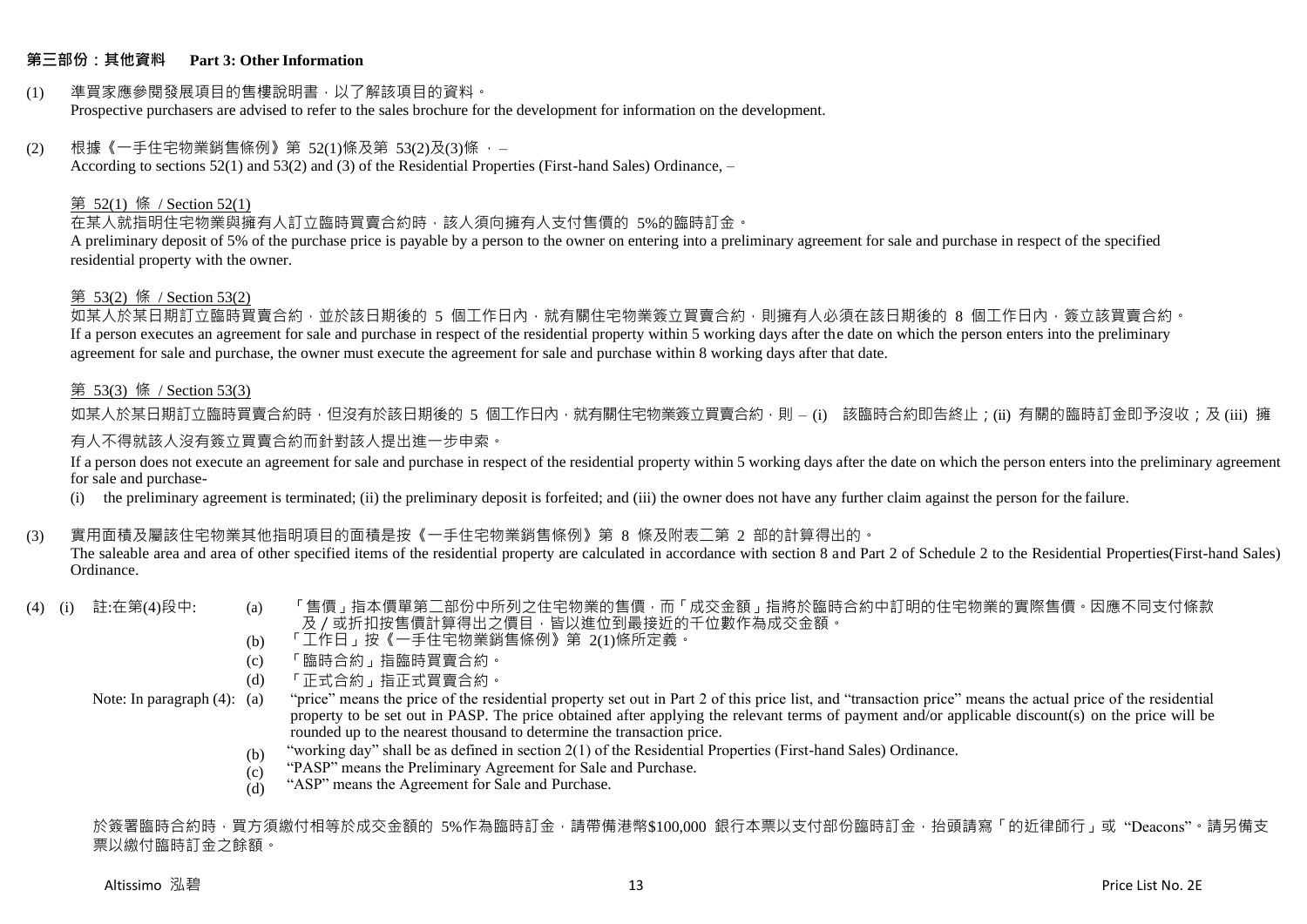The purchasers shall pay the preliminary deposit equivalent to 5% of the transaction price upon signing of the PASP. Please bring along a cashiers' order of HK\$100,000 made payable to "Deacons" for payment of part of the preliminary deposit. Please also bring along a cheque for payment of the balance of the preliminary deposit.

# **支付條款**

**Terms of Payment**

## (A) 120 天現金優惠付款計劃 120-day Cash Payment Plan (照售價減 10%) (10% discount from the price)

- (1) 買方須於簽署臨時合約時繳付相等於成交金額 5%作為臨時訂金。買方須於簽署臨時合約後 5 個工作日內簽署正式合約。 The purchaser shall pay the preliminary deposit equivalent to 5% of the transaction price upon signing of the PASP. The ASP shall be signed by the purchaser within 5 working days after signing of the PASP.
- (2) 買方簽署臨時合約後 30 天內再付成交金額 5%作為加付訂金。 A further 5% of the transaction price being further deposit shall be paid by the purchaser within 30 days after signing of the PASP.
- (3) 成交金額90%即成交金額餘款於買方簽署臨時合約後120 天內或於賣方就其有能力將有關住宅物業有效地轉讓予買方一事向買方發出書面通知的日期後的14 日內由 買方付清,以較早者為準。

90% of the transaction price being balance of the transaction price shall be paid by the purchaser within 120 days after signing of the PASP or within 14 days after the date of written notification to the purchaser that the vendor is in a position validly to assign the relevant residential property to the purchaser, whichever is earlier.

## (A1) 288 天輕鬆付款計劃 288-day Easy Payment Plan (照售價減 7%) (7% discount from the price)

- (1) 買方須於簽署臨時合約時繳付相等於成交金額 5%作為臨時訂金。買方須於簽署臨時合約後 5 個工作日內簽署正式合約。 The purchaser shall pay the preliminary deposit equivalent to 5% of the transaction price upon signing of the PASP. The ASP shall be signed by the purchaser within 5 working days after signing of the PASP.
- (2) 買方簽署臨時合約後 60 天內再付成交金額 5%作為部份成交金額。 A further 5% of the transaction price being part payment of the transaction price shall be paid by the purchaser within 60 days after signing of the PASP.
- (3) 買方簽署臨時合約後 90 天內再付成交金額 5%作為部份成交金額。

A further 5% of the transaction price being part payment of the transaction price shall be paid by the purchaser within 90 days after signing of the PASP.

(4) 成交金額 85%即成交金額餘款於於買方簽署臨時合約後 288 天內或於賣方就其有能力將有關住宅物業有效地轉讓予買方一事向買方發出通知的日期後的 14 日內由 買方付清,以較早者為準。

85% of the transaction price being balance of the transaction price shall be paid by the purchaser within 288 days after signing of the PASP or within 14 days after the date of notification to the purchaser that the vendor is in a position validly to assign the relevant residential property to the purchaser, whichever is earlier.

(A2) (並無此編號之支付條款)

( No Terms of Payment of such numbering)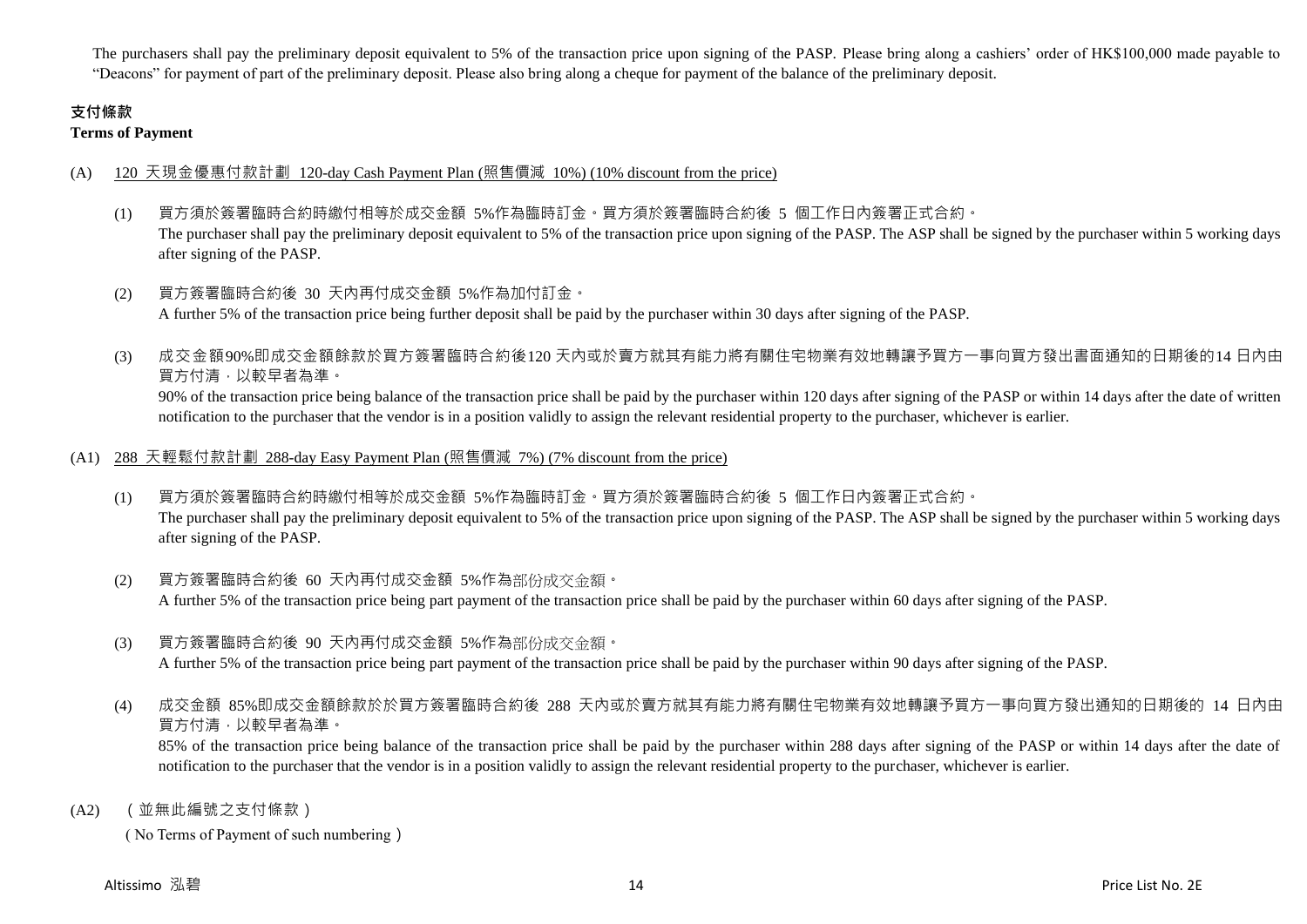#### (A3) 180 天卓越按揭付款計劃 180-day Premium Mortgage Payment Plan (照售價減 6%) (6% discount from the price)

- (1) 買方須於簽署臨時合約時繳付相等於成交金額 5%作為臨時訂金。買方須於簽署臨時合約後 5 個工作日內簽署正式合約。 The purchaser shall pay the preliminary deposit equivalent to 5% of the transaction price upon signing of the PASP. The ASP shall be signed by the purchaser within 5 working days after signing of the PASP.
- (2) 買方簽署臨時合約後 30 天內再付成交金額 5%作為加付訂金。 A further 5% of the transaction price being further deposit shall be paid by the purchaser within 30 days after signing of the PASP.
- (3) 成交金額90%即成交金額餘款於買方簽署臨時合約後180 天內或於賣方就其有能力將有關住宅物業有效地轉讓予買方一事向買方發出書面通知的日期後的14 日內由 買方付清,以較早者為準。

90% of the transaction price being balance of the transaction price shall be paid by the purchaser within 180 days after signing of the PASP or within 14 days after the date of written notification to the purchaser that the vendor is in a position validly to assign the relevant residential property to the purchaser, whichever is earlier.

## **本付款計劃提供「成交金額 75%第一按揭」安排,該安排詳情見第 (4)(iii)(b)段。**

# **The arrangements of "First Mortgage for 75% of the transaction price" will be provided under this payment plan. Please see paragraph (4)(iii)(b) for the details of that arrangement.**

#### (A4) 180 天現金優惠付款計劃 180-day Cash Payment Payment Plan (照售價減 9%) (9% discount from the price)

- (1) 買方須於簽署臨時合約時繳付相等於成交金額 5%作為臨時訂金。買方須於簽署臨時合約後 5 個工作日內簽署正式合約。 The purchaser shall pay the preliminary deposit equivalent to 5% of the transaction price upon signing of the PASP. The ASP shall be signed by the purchaser within 5 working days after signing of the PASP.
- (2) 買方簽署臨時合約後 30 天內再付成交金額 5%作為加付訂金。 A further 5% of the transaction price being further deposit shall be paid by the purchaser within 30 days after signing of the PASP.
- (3) 成交金額90%即成交金額餘款於買方簽署臨時合約後180 天內或於賣方就其有能力將有關住宅物業有效地轉讓予買方一事向買方發出書面通知的日期後的14 日內由 買方付清,以較早者為準。

90% of the transaction price being balance of the transaction price shall be paid by the purchaser within 180 days after signing of the PASP or within 14 days after the date of written notification to the purchaser that the vendor is in a position validly to assign the relevant residential property to the purchaser, whichever is earlier.

(B) (並無此編號之支付條款)

( No Terms of Payment of such numbering)

(C) (並無此編號之支付條款)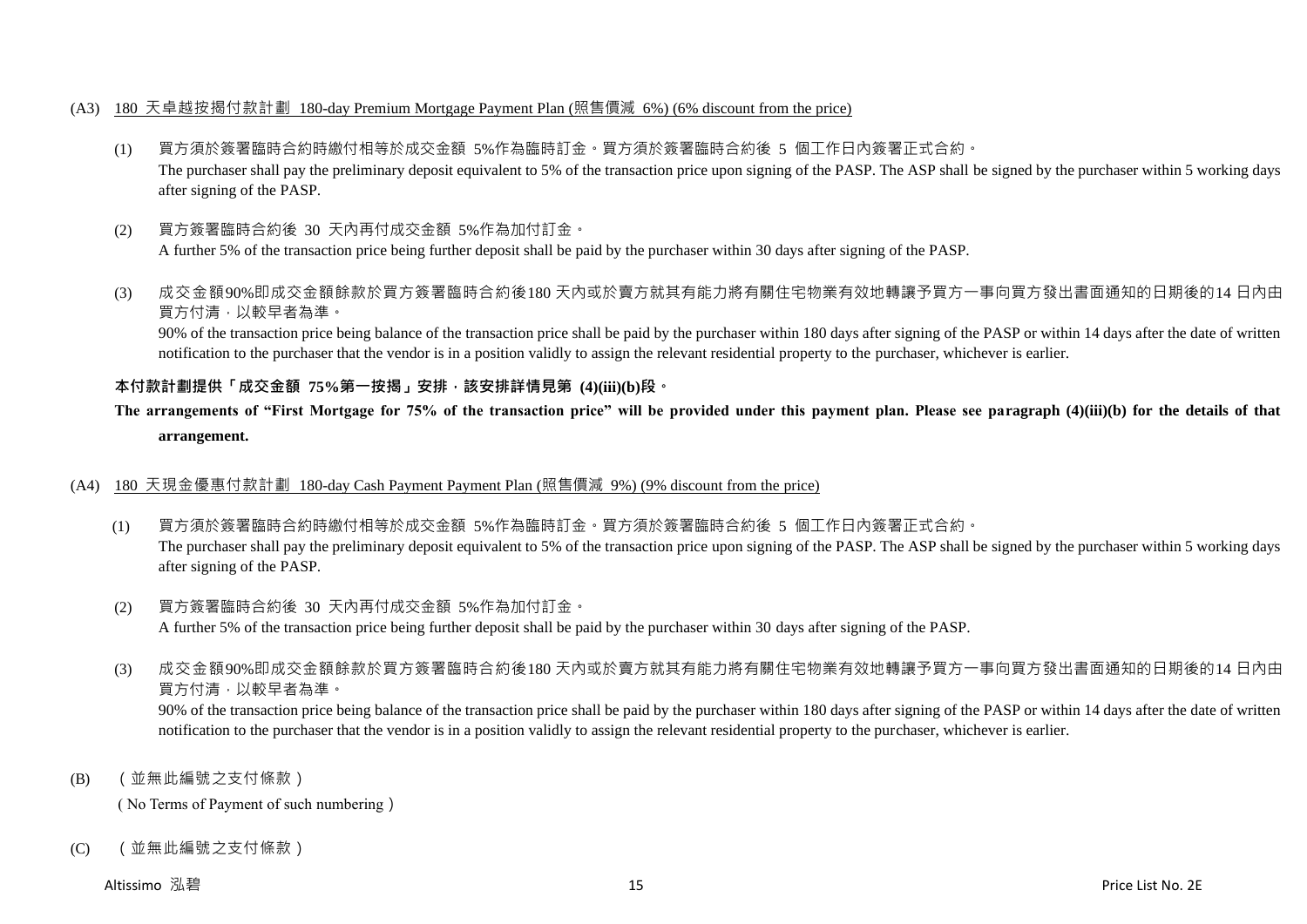( No Terms of Payment of such numbering)

(C1) (並無此編號之支付條款)

( No Terms of Payment of such numbering)

- (C2) 至輕鬆建築期付款計劃 Super Relax Stage Payment Plan (照售價減 5%) (5% discount from the price)
	- (1) 買方須於簽署臨時合約時繳付相等於成交金額 5%作為臨時訂金。買方須於簽署臨時合約後 5 個工作日內簽署正式合約。 The purchaser shall pay the preliminary deposit equivalent to 5% of the transaction price upon signing of the PASP. The ASP shall be signed by the purchaser within 5 working days after signing of the PASP.
	- (2) 買方簽署臨時合約後 60 天內再付成交金額 5%作為加付訂金。 A further 5% of the transaction price being further deposit shall be paid by the purchaser within 60 days after signing of the PASP.
	- (3) 買方簽署臨時合約後 90 天內再付成交金額 1%作為部份成交金額。 A further 1% of the transaction price being part payment of the transaction price shall be paid by the purchaser within 90 days after signing of the PASP.
	- (4) 買方簽署臨時合約後 120 天內再付成交金額 1%作為部份成交金額。 A further 1% of the transaction price being part payment of the transaction price shall be paid by the purchaser within 120 days after signing of the PASP.
	- (5) 買方簽署臨時合約後 150 天內再付成交金額 1%作為部份成交金額。 A further 1% of the transaction price being part payment of the transaction price shall be paid by the purchaser within 150 days after signing of the PASP.
	- (6) 買方簽署臨時合約後 180 天內再付成交金額 2%作為部份成交金額。 A further 2% of the transaction price being part payment of the transaction price shall be paid by the purchaser within 180 days after signing of the PASP.
	- (7) 成交金額 85%即成交金額餘款於賣方就其有能力將有關住宅物業有效地轉讓予買方一事向買方發出書面通知的日期後的 14 日內由買方付清。 85% of the transaction price being balance of the transaction price shall be paid by the purchaser within 14 days after the date of written notification to the purchaser that the vendor is in a position validly to assign the relevant residential property to the purchaser.

# **本付款計劃提供「成交金額 75%第一按揭」安排,該安排詳情見第 (4)(iii)(b)段。**

## **The arrangements of "First Mortgage for 75% of the transaction price" will be provided under this payment plan. Please see paragraph (4)(iii)(b) for the details of that arrangement.**

(C3) (並無此編號之支付條款)

( No Terms of Payment of such numbering)

## (C4) 建築期 1+2 按付款計劃 1 plus 2 mortgage with Stage Payment Plan (照售價減 4.5%) (4.5% discount from the price)

(1) 買方須於簽署臨時合約時繳付相等於成交金額 5%作為臨時訂金。買方須於簽署臨時合約後 5 個工作日內簽署正式合約。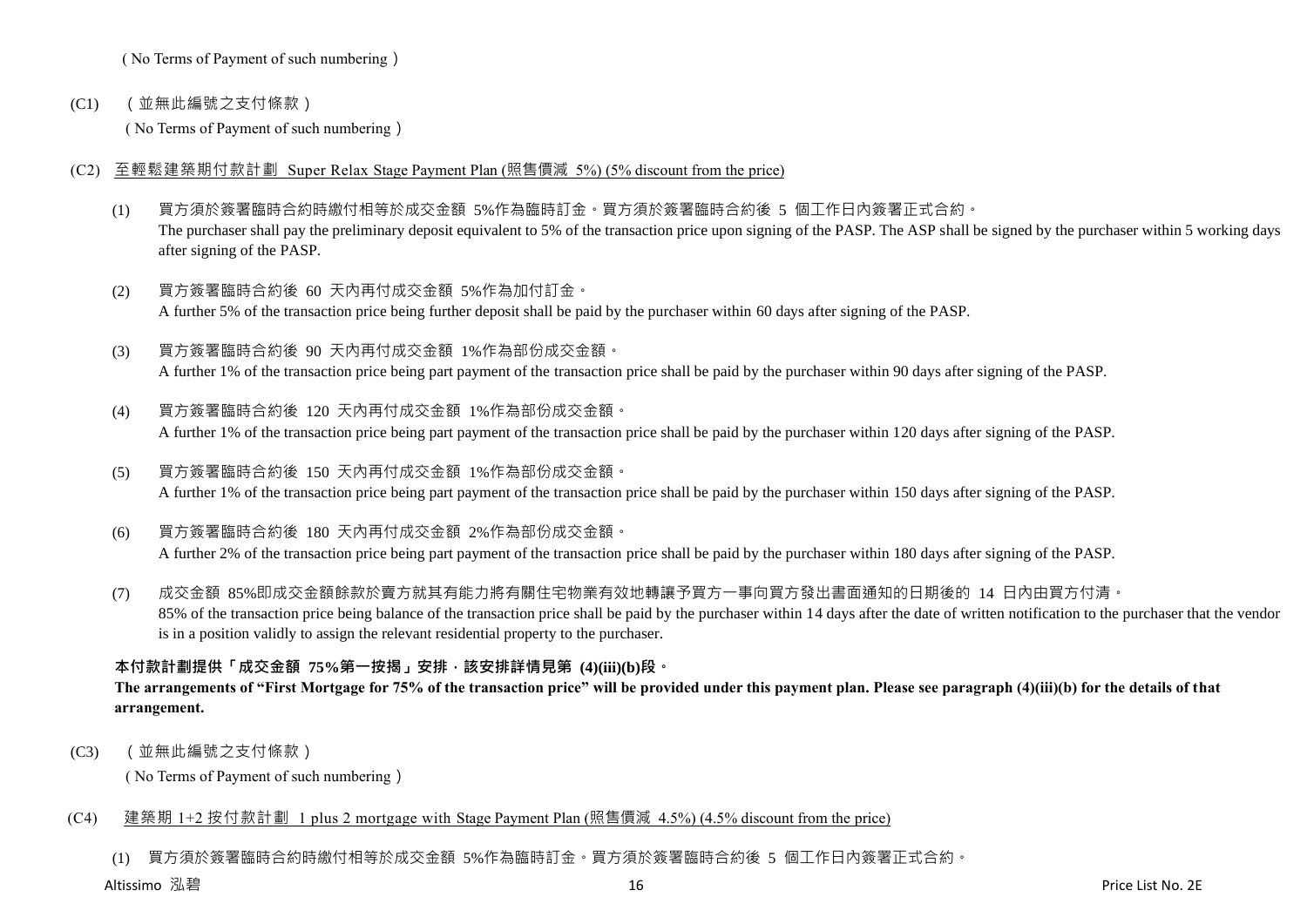The purchaser shall pay the preliminary deposit equivalent to 5% of the transaction price upon signing of the PASP. The ASP shall be signed by the purchaser within 5 working days after signing of the PASP.

- (2) 買方簽署臨時合約後 60 天內再付成交金額 5%作為加付訂金。 A further 5% of the transaction price being further deposit shall be paid by the purchaser within 60 days after signing of the PASP.
- (3) 買方簽署臨時合約後 90 天內再付成交金額 1%作為部份成交金額。 A further 1% of the transaction price being part payment of the transaction price shall be paid by the purchaser within 90 days after signing of the PASP.
- (4) 買方簽署臨時合約後 120 天內再付成交金額 1%作為部份成交金額。 A further 1% of the transaction price being part payment of the transaction price shall be paid by the purchaser within 120 days after signing of the PASP.
- (5) 買方簽署臨時合約後 150 天內再付成交金額 1%作為部份成交金額。 A further 1% of the transaction price being part payment of the transaction price shall be paid by the purchaser within 150 days after signing of the PASP.
- (6) 買方簽署臨時合約後 180 天內再付成交金額 2%作為部份成交金額。

A further 2% of the transaction price being part payment of the transaction price shall be paid by the purchaser within 180 days after signing of the PASP.

(7) 成交金額 85%即成交金額餘款於賣方就其有能力將有關住宅物業有效地轉讓予買方一事向買方發出書面通知的日期後的 14 日內由買方付清。 85% of the transaction price being balance of the transaction price shall be paid by the purchaser within 14 days after the date of written notification to the purchaser that the vendor is in a position validly to assign the relevant residential property to the purchaser.

## **本付款計劃提供「成交金額 75%第一按揭」安排,該安排詳情見第 (4)(iii)(b)段。**

**The arrangements of "First Mortgage for 75% of the transaction price" will be provided under this payment plan. Please see paragraph (4)(iii)(b) for the details of that arrangement.**

#### **本付款計劃提供「成交金額 10%第二按揭」安排,該安排詳情見第 (4)(iii)(c)段。**

**The arrangements of "Second Mortgage for 10% of the transaction price" will be provided under this payment plan. Please see paragraph (4)(iii)(c) for the details of that arrangement.**

- (C5) 5%首置建築期付款計劃 5% Easy-pay Stage Payment Plan (照售價減 5%) (5% discount from the price)
	- (1) 買方須於簽署臨時合約時繳付相等於成交金額 5%作為臨時訂金。買方須於簽署臨時合約後 5 個工作日內簽署正式合約。

The purchaser shall pay the preliminary deposit equivalent to 5% of the transaction price upon signing of the PASP. The ASP shall be signed by the purchaser within 5 working days after signing of the PASP.

- (2) 買方簽署臨時合約後 30 天內再付成交金額 1%作為加付訂金。 A further 1% of the transaction price being further deposit shall be paid by the purchaser within 30 days after signing of the PASP.
- (3) 買方簽署臨時合約後 90 天內再付成交金額 1%作為部份成交金額。

A further 1% of the transaction price being part payment of the transaction price shall be paid by the purchaser within 90 days after signing of the PASP.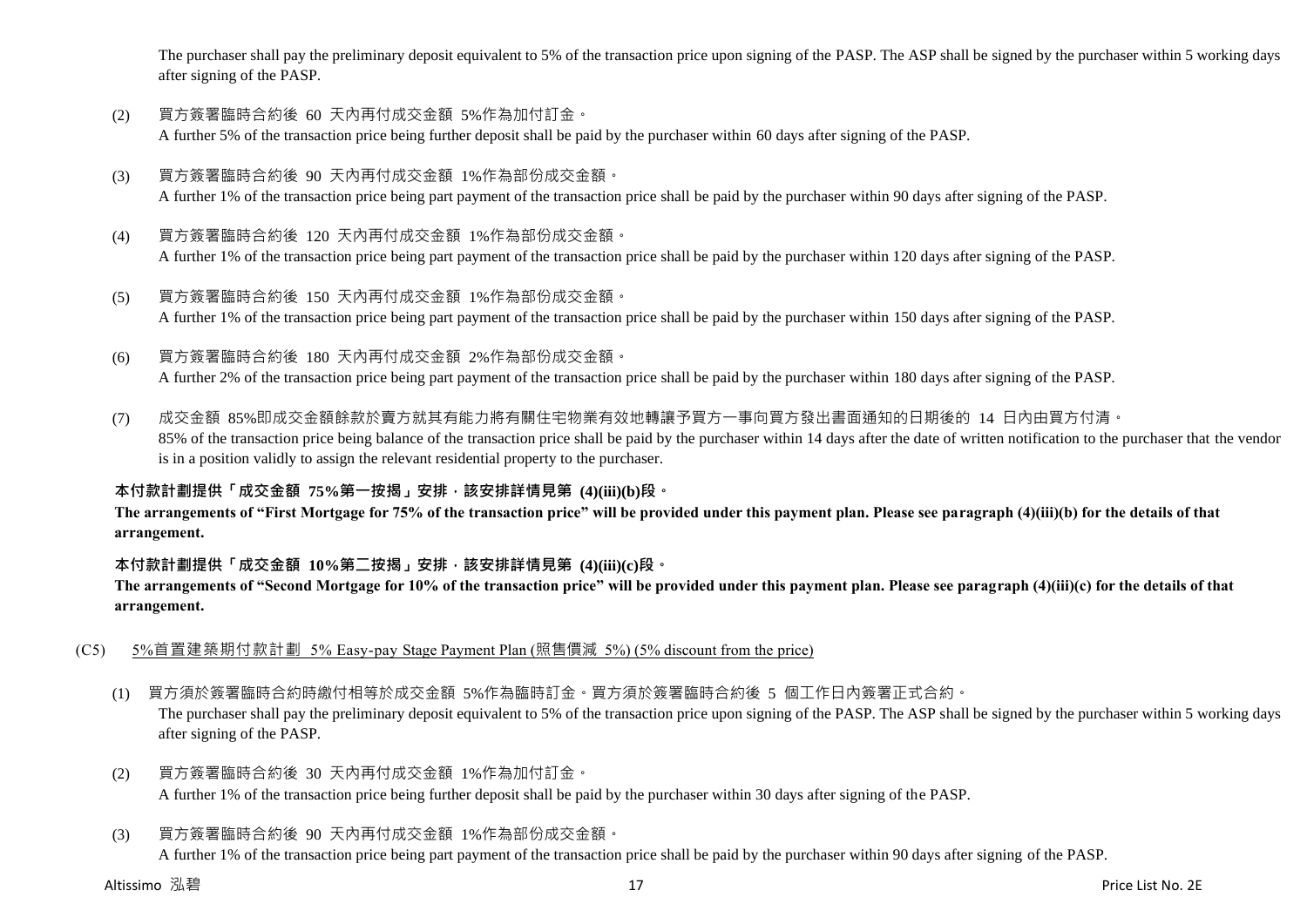- (4) 買方簽署臨時合約後 180 天內再付成交金額 1%作為部份成交金額。 A further 1% of the transaction price being part payment of the transaction price shall be paid by the purchaser within 180 days after signing of the PASP.
- (5) 買方簽署臨時合約後 240 天內再付成交金額 1%作為部份成交金額。 A further 1% of the transaction price being part payment of the transaction price shall be paid by the purchaser within 240 days after signing of the PASP.
- (6) 買方簽署臨時合約後 270 天內再付成交金額 1%作為部份成交金額。 A further 1% of the transaction price being part payment of the transaction price shall be paid by the purchaser within 270 days after signing of the PASP.
- (7) 成交金額 90%即成交金額餘款於賣方就其有能力將有關住宅物業有效地轉讓予買方一事向買方發出書面通知的日期後的 14 日內由買方付清。 90% of the transaction price being balance of the transaction price shall be paid by the purchaser within 14 days after the date of written notification to the purchaser that the vendor is in a position validly to assign the relevant residential property to the purchaser.

#### (C6) 5%首置建築期二按付款計劃 5% Easy-pay Mortgage Stage Payment Plan (照售價減 4%) (4% discount from the price)

- (1) 買方須於簽署臨時合約時繳付相等於成交金額 5%作為臨時訂金。買方須於簽署臨時合約後 5 個工作日內簽署正式合約。 The purchaser shall pay the preliminary deposit equivalent to 5% of the transaction price upon signing of the PASP. The ASP shall be signed by the purchaser within 5 working days after signing of the PASP.
- (2) 買方簽署臨時合約後 30 天內再付成交金額 1%作為加付訂金。 A further 1% of the transaction price being further deposit shall be paid by the purchaser within 30 days after signing of the PASP.
- (3) 買方簽署臨時合約後 90 天內再付成交金額 1%作為部份成交金額。 A further 1% of the transaction price being part payment of the transaction price shall be paid by the purchaser within 90 days after signing of the PASP.
- (4) 買方簽署臨時合約後 180 天內再付成交金額 1%作為部份成交金額。 A further 1% of the transaction price being part payment of the transaction price shall be paid by the purchaser within 180 days after signing of the PASP.
- (5) 買方簽署臨時合約後 240 天內再付成交金額 1%作為部份成交金額。

A further 1% of the transaction price being part payment of the transaction price shall be paid by the purchaser within 240 days after signing of the PASP.

- (6) 買方簽署臨時合約後 270 天內再付成交金額 1%作為部份成交金額。 A further 1% of the transaction price being part payment of the transaction price shall be paid by the purchaser within 270 days after signing of the PASP.
- (7) 成交金額 90%即成交金額餘款於賣方就其有能力將有關住宅物業有效地轉讓予買方一事向買方發出書面通知的日期後的 14 日內由買方付清。 90% of the transaction price being balance of the transaction price shall be paid by the purchaser within 14 days after the date of written notification to the purchaser that the vendor is in a position validly to assign the relevant residential property to the purchaser.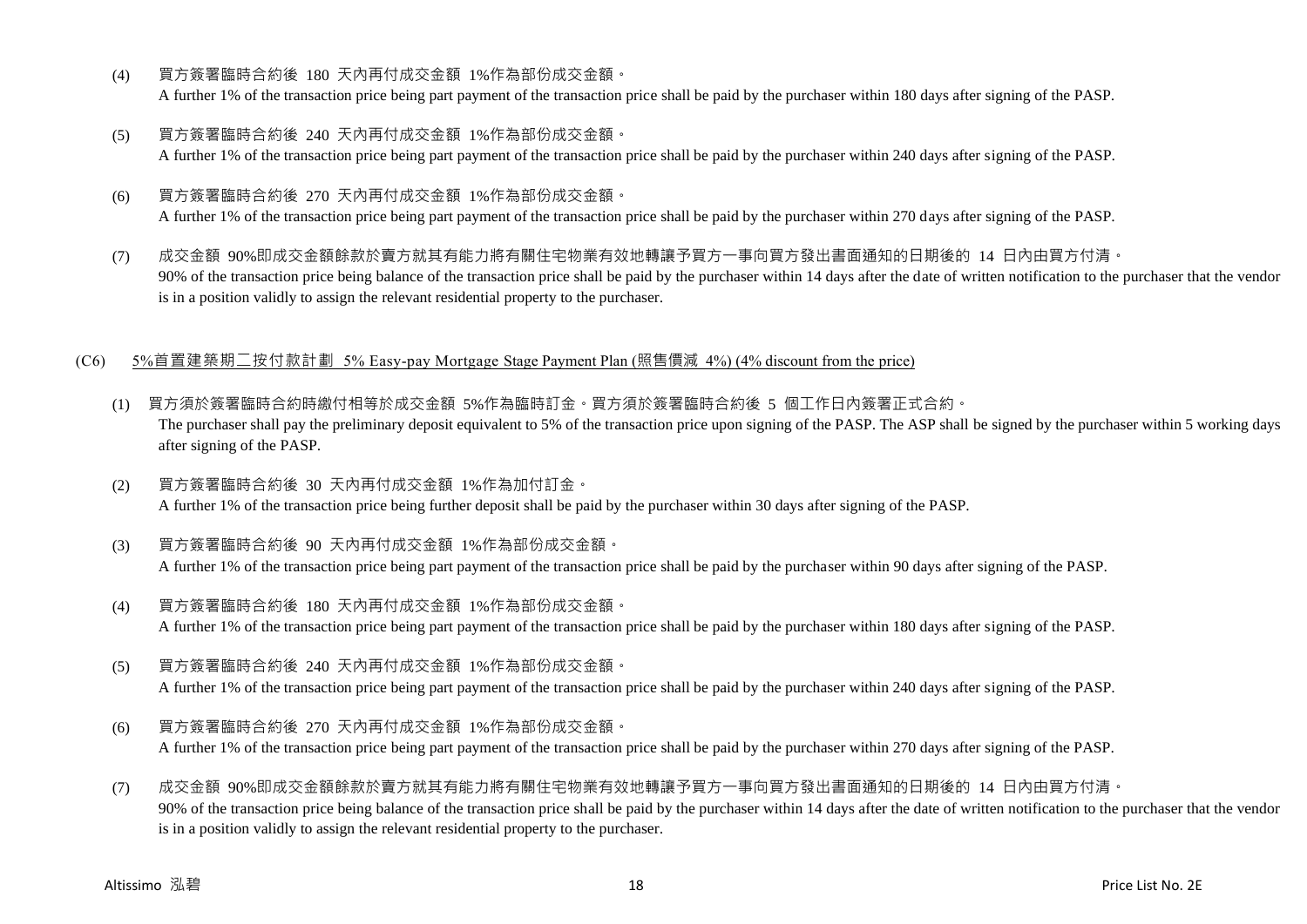## **本付款計劃提供「成交金額 30%第二按揭」安排,該安排詳情見第 (4)(iii)(d)段。**

**The arrangements of "Second Mortgage for 30% of the transaction price" will be provided under this payment plan. Please see paragraph (4)(iii)(d) for the details of that arrangement.**

- (C7) 2 年無憂回報補貼建築期付款計劃 2 -Year Hassle-free Cash-Return Subsidy Stage Payment Plan (照售價減 1.5%) (1.5% discount from the price)
	- (1) 買方須於簽署臨時合約時繳付相等於成交金額 5%作為臨時訂金。買方須於簽署臨時合約後 5 個工作日內簽署正式合約。

The purchaser shall pay the preliminary deposit equivalent to 5% of the transaction price upon signing of the PASP. The ASP shall be signed by the purchaser within 5 working days after signing of the PASP.

(2) 買方簽署臨時合約後 60 天內再付成交金額 5%作為加付訂金。

A further 5% of the transaction price being further deposit shall be paid by the purchaser within 60 days after signing of the PASP.

(3) 買方簽署臨時合約後 90 天內再付成交金額 5%作為部份成交金額。 A further 5% of the transaction price being part payment of the transaction price shall be paid by the purchaser within 90 days after signing of the PASP.

(4) 成交金額 85%即成交金額餘款於賣方就其有能力將有關住宅物業有效地轉讓予買方一事向買方發出書面通知的日期後的 14 日內由買方付清。 85% of the transaction price being balance of the transaction price shall be paid by the purchaser within 14 days after the date of written notification to the purchaser that the vendor is in a position validly to assign the relevant residential property to the purchaser.

#### (C8) 3 年無憂回報補貼建築期付款計劃 3 -Year Hassle-free Cash-Return Subsidy Stage Payment Plan (照售價減 2%) (2% discount from the price)

- (1) 買方須於簽署臨時合約時繳付相等於成交金額 5%作為臨時訂金。買方須於簽署臨時合約後 5 個工作日內簽署正式合約。 The purchaser shall pay the preliminary deposit equivalent to 5% of the transaction price upon signing of the PASP. The ASP shall be signed by the purchaser within 5 working days after signing of the PASP.
- (2) 買方簽署臨時合約後 60 天內再付成交金額 5%作為加付訂金。

A further 5% of the transaction price being further deposit shall be paid by the purchaser within 60 days after signing of the PASP.

(3) 買方簽署臨時合約後 90 天內再付成交金額 5%作為部份成交金額。

A further 5% of the transaction price being part payment of the transaction price shall be paid by the purchaser within 90 days after signing of the PASP.

(4) 成交金額 85%即成交金額餘款於賣方就其有能力將有關住宅物業有效地轉讓予買方一事向買方發出書面通知的日期後的 14 日內由買方付清。 85% of the transaction price being balance of the transaction price shall be paid by the purchaser within 14 days after the date of written notification to the purchaser that the vendor is in a position validly to assign the relevant residential property to the purchaser.

## (ii) **售價獲得折扣的基礎**

**The basis on which any discount on the price is available**

- (a) 見 4(i) See 4(i)
- (b) 「置業售價折扣」:額外售價 2%折扣優惠

## (只適用於 120 天現金優惠付款計劃、288 天輕鬆付款計劃、180 天卓越按揭付款計劃及 180 天現金優惠付款計劃)

"Home Purchase Price Discount": An extra 2% discount from the price.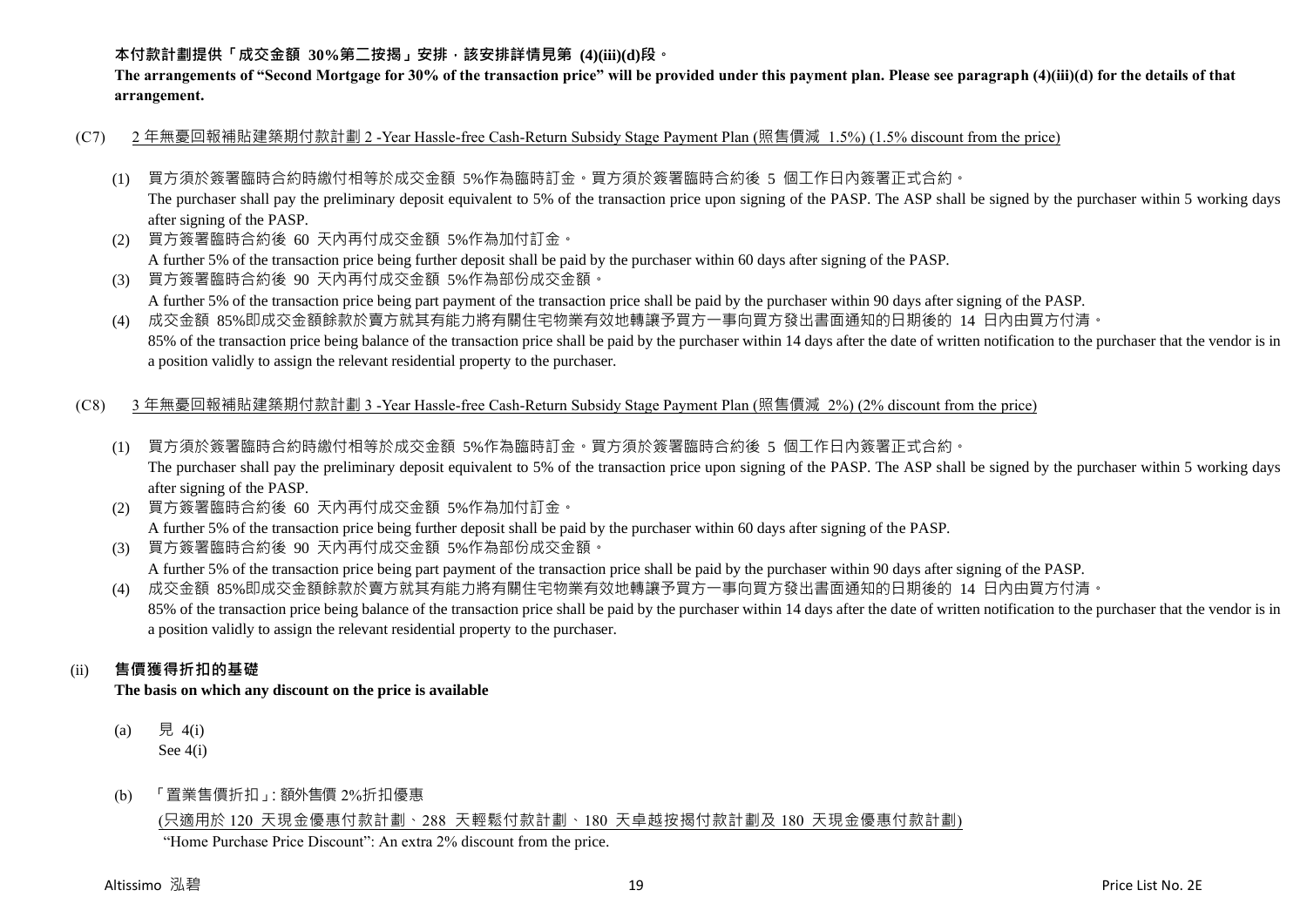(c) 「限時置業售價折扣」:於 2020 年 3 月 31 日或之前簽署臨時合約購買本價單中之指明住宅物業之買方可獲額外售價 4%折扣優惠。

(只適用於 5%首置建築期付款計劃、5%首置建築期二按付款計劃、2 年無憂回報補貼建築期付款計劃及 3 年無憂回報補貼建築期付款計劃)

"First Home Purchase Price Discount": An extra 4% discount from the price would be offered to the purchasers who sign the PASP to purchase a specified residential property listed in this price list on or before 31st March 2020.

(Only applicable to 5% Easy-pay Stage Payment Plan, 5% Easy-pay Mortgage Stage Payment Plan, 2 -Year Hassle-free Cash-Return Subsidy Stage Payment Plan and 3 -Year Hassle-free Cash-Return Subsidy Stage Payment Plan)

(d) 員工置業折扣 Staff Purchasing Discount

如買方(或構成買方之任何人士)屬任何「員工合資格人士」,並且沒有委任地產代理就購入住宅物業代其行事,可獲額外 5% 售價折扣優惠,折扣優惠受相關公司內 部條款約束。

If the purchaser (or any person comprising the purchaser) is a "Qualified Staff", provided that the purchaser did not appoint any estate agent to act for him/her in the purchase of the residential property, an extra 5% discount on the Price would be offered, subject to the internal regulation of Respective Related Parties.

「員工合資格人士」指碧桂園控股有限公司及其附屬公司、宏安集團有限公司及其附屬公司、宏安地產有限公司、位元堂藥業控股有限公司、易易壹金融集團有限公 司、中國農產品交易有限公司或中國建築國際集團及其附屬公司之任何董事、員工及其直系親屬(任何個人的配偶、父母、子女、兄弟及姐妹為該個人之「直系親屬」, 惟須提供令賣方滿意的有關證明文件 以茲證明有關關係,且賣方對是否存在近親關係保留最終決定權)。

"Qualified Staff" means any director or employee (and his/her close family member (a spouse, parent, child, brother and sister of a person is a "close family member" of that person provided that the relevant supporting documents to the satisfaction of the Vendor must be provided to prove the relationship concerned and that the Vendor reserves the final right to decide whether or not such relationship exists)) of any of Country Garden Holdings Company Limited and its subsidiaries, Wang On Group Limited and its subsidiaries, Wang On Properties Limited, Wai Yuen Tong Medicine Holdings Limited, Easy One Financial Group Limited, China Agri-Products Exchange Limited and China State Construction International Holdings Ltd. and its subsidiaries.

買方須在遞交購樓意向登記表格時或前提供令賣方滿意的證據証明其為「員工合資格人士」及(如適用)直系親屬關係,賣方就相關買方是否「員工合資格人士」及 (如適用)存在直系親屬關係有最終決定權,而賣方之決定為最終及對買方具有約束力。

The purchaser shall on or before submission of the Registration of Intent form on the spot provide evidence for proof of being a (if applicable) "Qualified Staff" to the satisfaction of the Vendor and in this respect the Vendor shall have absolute discretion and the Vendor's decision shall be final and binding on the purchaser.

(e) 「喜迎新春 感恩謝禮」優惠 "Chinese New Year" Benefit

首 10 名於 2020 年 1 月 16 日或之後購買本發展項目指明住宅物業的買家(不論是本價單或是其他已或將發出之價單包括之指明住宅物業),可享有下列售價折扣優惠作 為「喜迎新春 感恩謝禮」優惠:

The first ten purchasers who purchase the specified residential property in the development on or after 16th January 2020 (whether the specified residential property included in this price list or any other price list issued or to be issued) will enjoy the "Chinese New Year" Benefit as listed below as discount on the Price:

(1) 每個第5座之單位F住宅物業:港幣\$18,000; 或

For each residential Unit F of Tower 5 purchased: HK\$18,000; or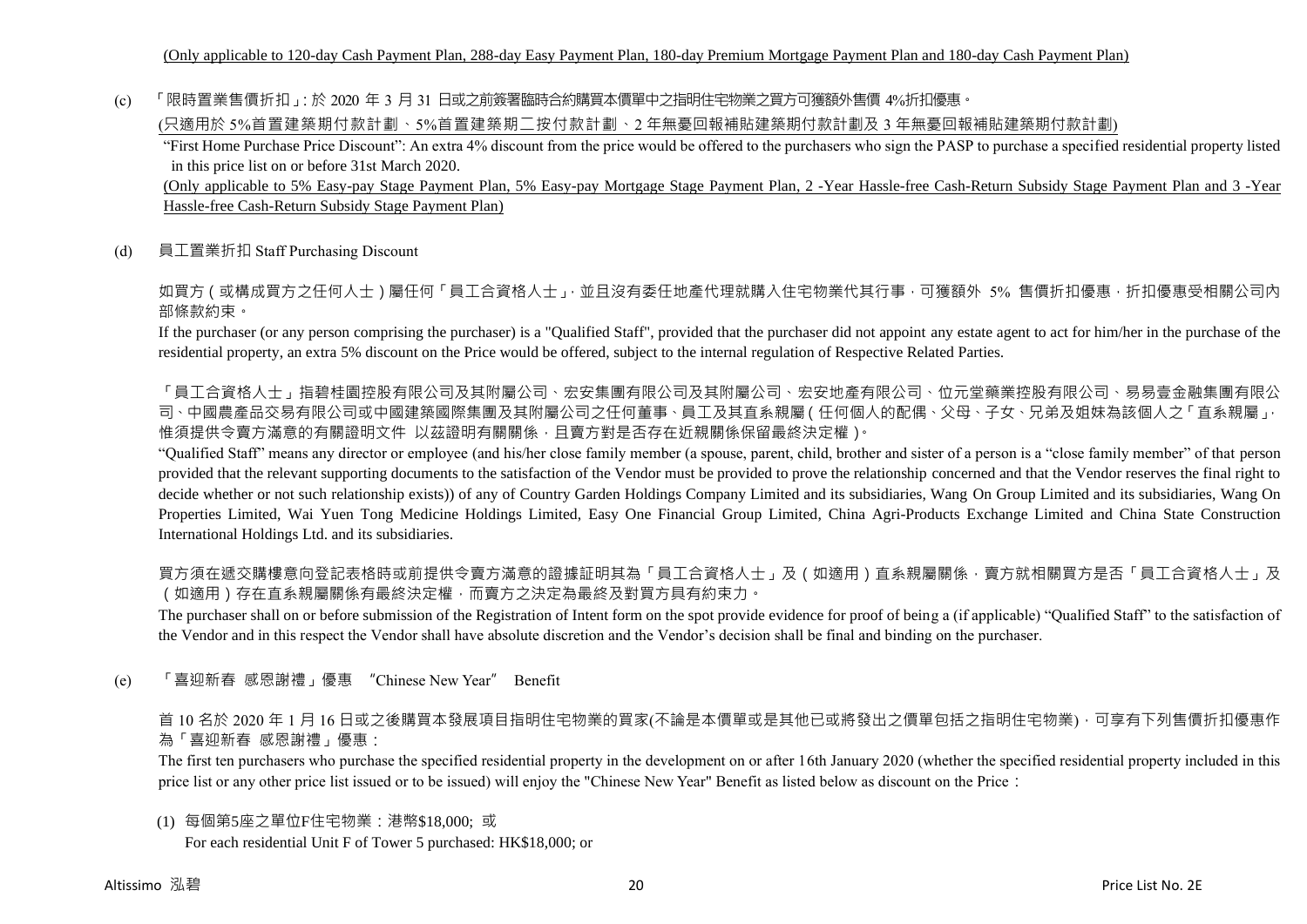(2) 每個第1座之單位D及E住宅物業,每個第2座之單位F住宅物業,每個第3座之單位B、D、J、K及L住宅物業,每個第5座之單位J住宅物業:港幣\$68,000。 For each residential Unit D and E of Tower 1 purchased, for each residential Unit F of Tower 2 purchased, for each residential Unit B  $\cdot$  D  $\cdot$  J  $\cdot$  K and L of Tower 3 purchased, for each residential Unit J of Tower 5 purchased: HK\$68,000.

#### (iii) **可就購買發展項目中的指明住宅物業而連帶獲得的任何贈品、財務優惠或利益**

**Any gift, or any financial advantage or benefit, to be made available in connection with the purchase of a specified residential property in the Development**

- (a) 見 4(i) 及 4(ii) See  $4(i)$  and  $4(ii)$
- (b) 「成交金額 75%第一按揭」 "First Mortgage for 75% of the transaction price"

### **只適用於第(4)(i)(A3)、第(4)(i)(C2)段及第(4)(i)(C4)段之付款計劃。** Only applicable to the payment plan under paragraphs  $(4)(i)(A3)$ ,  $(4)(i)(C2)$  and  $(4)(i)(C4)$ .

買方可向賣方介紹之財務機構或賣方指定的其它公司(「介紹之第一承按人」)申請最高達成交金額之 75%之第一按揭(「第一按揭貸款」)。第一按揭貸款及其申請受以下 條款及條件規限:

The purchaser may apply to the financial institution referred by the Vendor or any other company designated by the Vendor (the "Referred First Mortgagee") for first mortgage with a maximum loan amount equivalent to 75% of the transaction price (the "First Mortgage Loan"). The First Mortgage and its application are subject to the following terms and conditions:

- (1) 買方必須於付清成交金額餘款之日起計最少 60 日前以指定的申請書向介紹之第一承按人申請第一按揭貸款。 The purchaser shall by prescribed form apply to the Referred First Mortgagee for the First Mortgage Loan, not less than 60 days before the due date of payment of the balance of the transaction price.
- (2) 買方須依照介紹之第一承按人之要求提供足夠之入息證明文件。 The purchaser shall provide sufficient proof of income in accordance with the requirements of the Referred First Mortgagee.
- (3) 買方須以所購之發展項目住宅物業之第一衡平法按揭及第一法定按揭作抵押。 The First Mortgage Loan shall be secured by a first equitable mortgage and a first legal mortgage over the residential property in the Development purchased by the purchaser.
- (4) 第一按揭貸款年期最長為 25年。

The maximum tenor of the First Mortgage Loan shall not exceed 25 years.

(5) 第一按揭貸款首 24 個月之年利率以介紹之第一承按人引用之最優惠利率(P)減 2% (P-2%)計算。其後的年利率以最優惠利率(P)加 2.375%(P+2.375%)計算。P 為 浮動利率,於本價單日期 P 為每年 5.375%。最終按揭利率以介紹之第一承按人審批結果而定,賣方並無就其作出,亦不得被視為就其作出任何不論明示或隱含 之陳述、承諾或保證。

The interest rate of the first 24 months of the First Mortgage Loan shall be Prime Rate (P) quoted by the Referred First Mortgagee minus 2% (P-2%). The interest rate for the rest of the term of the First Mortgage Loan shall be Prime Rate (P) plus 2.375% (P+2.375%). P is subject to fluctuation. P as at the date of this price list is 5.375% per annum.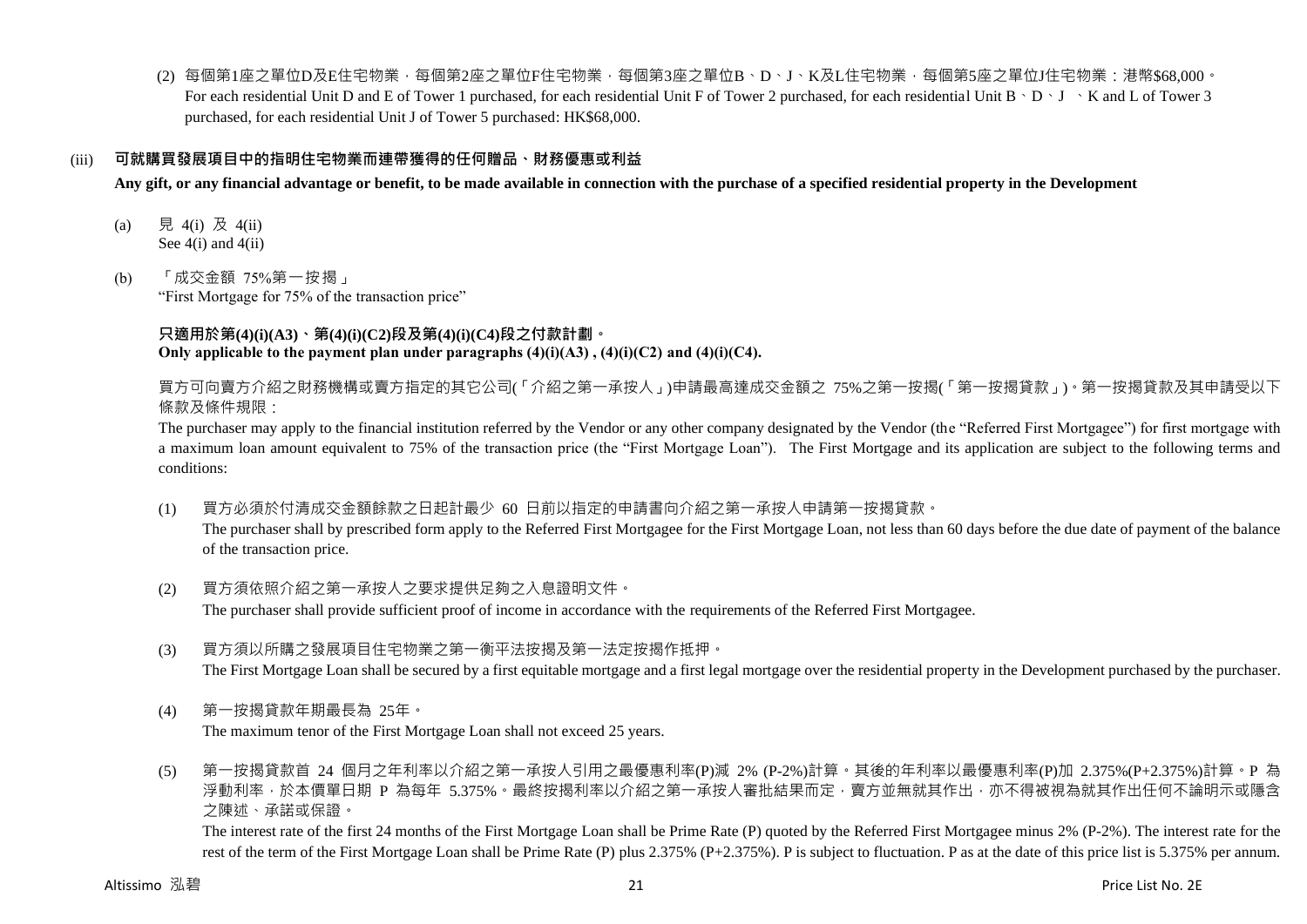The final mortgage rate will be subject to final approval by the Referred First Mortgagee. No representation, undertaking or warranty, whether express or implied, is given, or shall be deemed to have been given by the Vendor in respect thereof.

- (6) 第一按揭貸款之文件必須由介紹之第一承按人指定之律師行辦理,並由買方負責有關律師費用及其他開支。 All legal documents in relation to the First Mortgage Loan must be prepared by the solicitors' firm designated by the Referred First Mortgagee. All legal costs and other expenses incurred shall be paid by the Purchaser.
- (7) 買方於決定選擇此安排前,請先向介紹之第一承按人查詢清楚按揭條款及條件、批核條件及申請手續。 The purchaser is advised to enquire with the Referred First Mortgagee on details of the terms and conditions of the mortgage, approval conditions and application procedures of the First Mortgage before choosing this arrangement.
- (8) 第一按揭貸款條款及批核條件僅供參考,介紹之第一承按人保留不時更改第一按揭貸款條款及批核條件的權利。 The terms and conditions and approval conditions of the First Mortgage Loan are for reference only, the Referred First Mortgagee reserves the right to change the terms and conditions and approval conditions of the First Mortgage Loan from time to time as it sees fit.
- (9) 有關第一按揭貸款之批核與否及借貸條款以介紹之第一承按人之最終決定為準,與賣方無關,且於任何情況賣方均無需為此負責。賣方並無或不得被視為就第 按揭貸款之按揭條款及條件以及申請之批核作出任何不論明示或隱含之陳述、承諾或保證。不論貸款獲批與否,買方仍須按正式合約完成交易及付清成交金額餘 款。

The terms and conditions and the approval of applications for the First Mortgage Loan are subject to the final decision of the Referred First Mortgagee, and are not related to the Vendor (who shall under no circumstances be responsible therefor). No representation, undertaking or warranty, whether express or implied, is given, or shall be deemed to have been given by Vendor in respect of the terms and conditions and the approval of applications for the First Mortgage Loan. Regardless the First Mortgage Loan is granted or not, the purchaser(s) shall complete the sale and purchase in accordance with the ASP and pay the balance of the transaction price.

(c) 「成交金額 10%第二按揭」 "Second Mortgage for 10% of the transaction price"

#### **只適用於第(4)(i)(C4)段之付款計劃。**

**Only applicable to the payment plans under paragraphs (4)(i)(C4).**

買方可向賣方介紹之財務機構或賣方指定的其它公司(「介紹之第二承按人」) 申請最高達成交額之 10%之第二按揭,基本條款如下:

The Purchaser may apply to the financial institution referred by the Vendor or any other company designated by the Vendor (the "Referred Second Mortgagee") for second mortgage with a maximum loan amount equivalent to 10% of the Transaction Price (the "Second Mortgage"). The Second Mortgage and its application are subject to the following terms and conditions:

(1) 買方必須於付清成交金額餘款之日起計最少 60 日前以指定的申請書向介紹之第二承按人申請按揭貸款。

The purchaser(s) shall by prescribed form apply to the Referred Second Mortgagee for mortgage loan, not less than 60 days before the due date of payment of the balance of the transaction price.

- (2) 買方須依照介紹之第二承按人之要求提供足夠之入息證明文件。 The purchaser shall provide sufficient proof of income in accordance with the requirements of the Referred Second Mortgagee.
- (3) 第二按揭貸款年期最長為 5 年或與第一按揭貸款同等年期,以較短者為準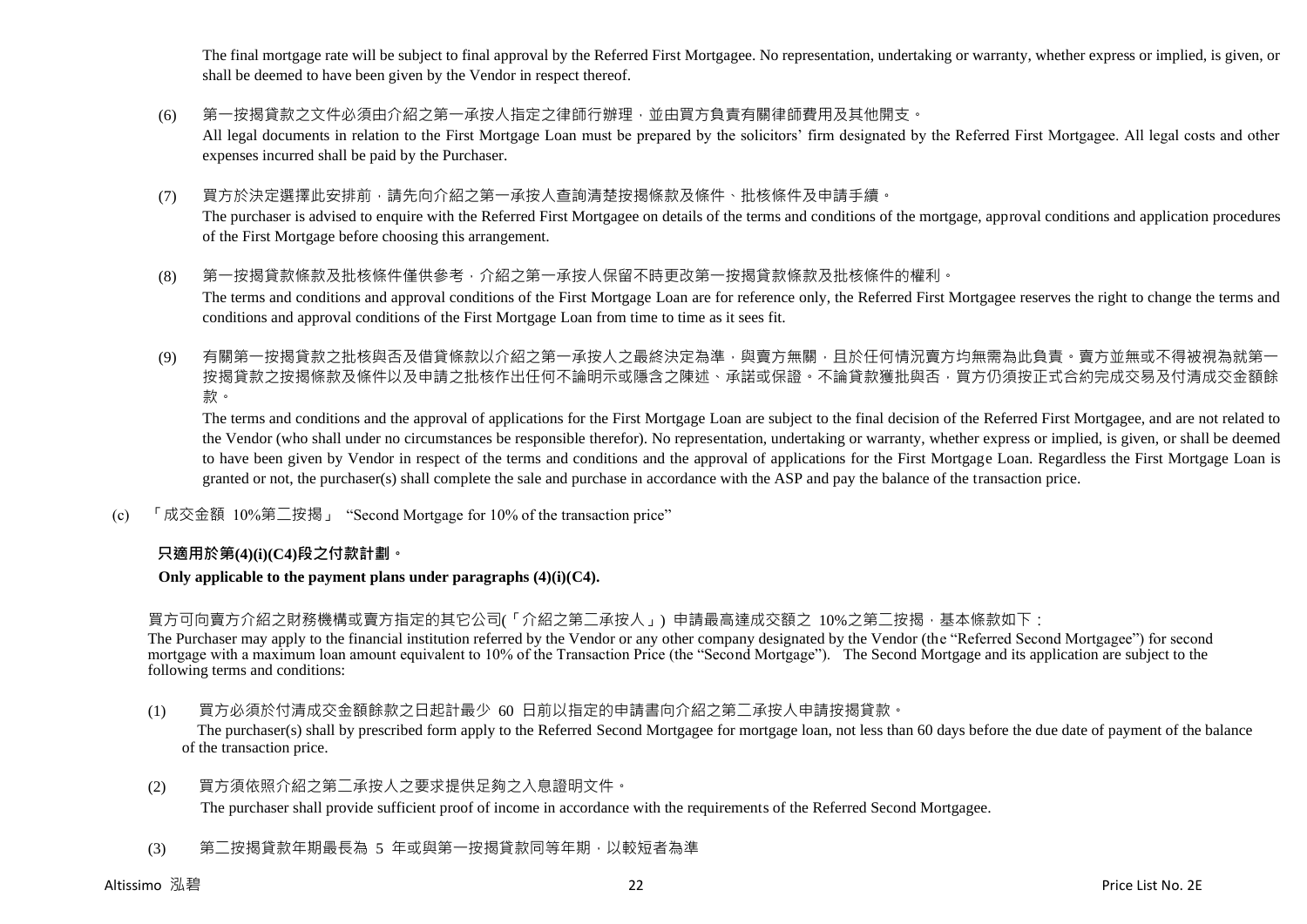The maximum tenor of second mortgage loan shall be 5 years or the same tenor of first mortgage loan, whichever is the shorter.

(4) 第二按揭首 24 個月之年利率以介紹之第二承按人引用之最優惠利率(P)減 2.75% (P-2.75%)計算。其後的年利率以最優惠利率(P)加2.375%(P+2.375%)計算。P為 浮動利率,於本價單日期 P 為每年 5.375%。最終按揭利率以介紹之第二承按人審批結果而定,賣方並無就其作出,亦不得被視為就其作出任何不論明示或隱含 之陳述、承諾或保證。

The interest rate of the first 24 months of the Second Mortgage shall be Prime Rate (P) quoted by the Referred Second Mortgagee minus 2.75% (P-2.75%). The interest rate for the rest of the term of the Second Mortgage shall be Prime Rate (P) plus 2.375% (P+2.375%). P is subject to fluctuation. P as at the date of this price list is 5.375% per annum. The final mortgage rate will be subject to final approval by the Referred Second Mortgagee. No representation, undertaking or warranty, whether express or implied, is given, or shall be deemed to have been given by the Vendor in respect thereof.

- (5) 第二按揭貸款最高金額為成交金額的 10%,惟第一按揭貸款及第二按揭貸款總金額不可超過成交金額或有關住宅物業的估價 (以較低者為準) 的 85%。 The maximum second mortgage loan amount shall be 10% of the transaction price, but the total amount of the first mortgage loan and the second mortgage loan together shall not exceed 85% of the transaction price or the valuation of the relevant residential property, whichever is the lower.
- (6) 第一按揭貸款銀行須為介紹之第二承按人所指定之銀行,買方並須首先得到該銀行書面同意辦理第二按揭貸款。 The first mortgagee bank shall be one which is nominated by the Referred Second Mortgagee. The purchaser(s) shall obtain the prior written consent from the first mortgagee bank for the application of second mortgage loan.
- (7) 第一按揭貸款及第二按揭貸款申請將由有關承按機構獨立處理。 The applications for first mortgage loan and the second mortgage loan will be processed by the relevant mortgagees independently.
- (8) 所有第二按揭貸款及其相關擔保之法律文件必須由介紹之第二承按人指定律師行辦理,買方及其擔保人(如有) 須支付所有第二按揭貸款及其擔保相關之律師費及 雜費。

All legal documents of the second mortgage loan and its related guarantee shall be handled by the solicitors designated by the Referred Second Mortgagee and all legal costs and disbursement relating thereto shall be borne by the purchaser(s) and his/her/their guarantor(s) (if any).

(9) 第二按揭貸款批出與否及其條款,介紹之第二承按人有最終決定權,其決定與賣方無關,賣方亦無需為此負責。不論貸款獲批與否,買方仍須按正式合約完成交 易及付清成交金額餘款。

The approval or disapproval of the second mortgage loan and terms thereof are subject to the final decision of the Referred Second Mortgagee. The decision is not related to the vendor and the vendor shall not be responsible therefor. Regardless the loan is granted or not, the purchaser(s) shall complete the sale and purchase in accordance with the ASP and pay the balance of the transaction price.

- (10) 第二按揭貸款受其他條款及細則約束。 The second mortgage loan is subject to other terms and conditions.
- (d) 「成交金額 30%第二按揭」 "Second Mortgage for 30% of the transaction price"

## **只適用於第(4)(i)(C6)段之付款計劃。**

**Only applicable to the payment plans under paragraphs (4)(i)(C6).**

## 買方可向賣方介紹之財務機構或賣方指定的其它公司(「介紹之第二承按人」) 申請最高達成交額之 30%之第二按揭,基本條款如下:

The Purchaser may apply to the financial institution referred by the Vendor or any other company designated by the Vendor (the "Referred Second Mortgagee") for second mortgage with a maximum loan amount equivalent to 30% of the Transaction Price (the "Second Mortgage"). The Second Mortgage and its application are subject to the following terms and conditions: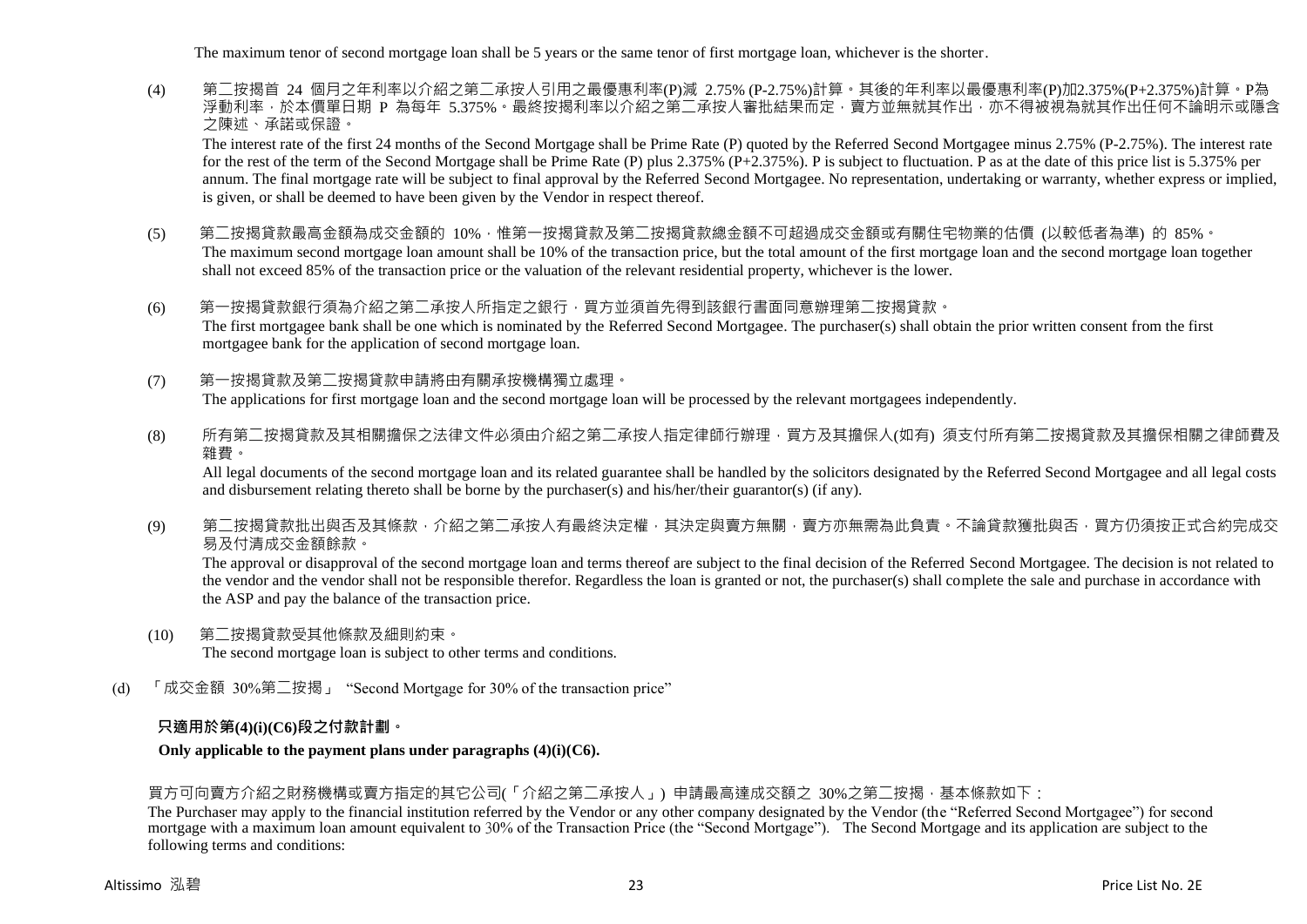- (1) 買方必須於付清成交金額餘款之日起計最少 60 日前以指定的申請書向介紹之第二承按人申請按揭貸款。 The purchaser(s) shall by prescribed form apply to the Referred Second Mortgagee for mortgage loan, not less than 60 days before the due date of payment of the balance of the transaction price.
- (2) 買方須依照介紹之第二承按人之要求提供足夠之入息證明文件。

The purchaser shall provide sufficient proof of income in accordance with the requirements of the Referred Second Mortgagee.

(3) 第<sup>一</sup>按揭貸款年期最長為 5 年或與第一按揭貸款同等年期,以較短者為準

The maximum tenor of second mortgage loan shall be 5 years or the same tenor of first mortgage loan, whichever is the shorter.

(4) 第二按揭首 24 個月之年利率以介紹之第二承按人引用之最優惠利率(P)減 2.75% (P-2.75%)計算。其後的年利率以最優惠利率(P)加2.375%(P+2.375%)計算。P為 浮動利率,於本價單日期 P 為每年 5.375%。最終按揭利率以介紹之第<sup>一</sup>承按人審批結果而定,賣方並無就其作出,亦不得被視為就其作出任何不論明示或隱含 之陳述、承諾或保證。

The interest rate of the first 24 months of the Second Mortgage shall be Prime Rate (P) quoted by the Referred Second Mortgagee minus 2.75% (P-2.75%). The interest rate for the rest of the term of the Second Mortgage shall be Prime Rate (P) plus 2.375% (P+2.375%). P is subject to fluctuation. P as at the date of this price list is 5.375% per annum. The final mortgage rate will be subject to final approval by the Referred Second Mortgagee. No representation, undertaking or warranty, whether express or implied, is given, or shall be deemed to have been given by the Vendor in respect thereof.

- (5) 第二按揭貸款最高金額為成交金額的 30%,惟第一按揭貸款及第二按揭貸款總金額不可超過成交金額或有關住宅物業的估價 (以較低者為準) 的 80%。 The maximum second mortgage loan amount shall be 30% of the transaction price, but the total amount of the first mortgage loan and the second mortgage loan together shall not exceed 80% of the transaction price or the valuation of the relevant residential property, whichever is the lower.
- (6) 第一按揭貸款銀行須為介紹之第二承按人所指定之銀行,買方並須首先得到該銀行書面同意辦理第二按揭貸款。 The first mortgagee bank shall be one which is nominated by the Referred Second Mortgagee. The purchaser(s) shall obtain the prior written consent from the first mortgagee bank for the application of second mortgage loan.
- (7) 第一按揭貸款及第二按揭貸款申請將由有關承按機構獨立處理。 The applications for first mortgage loan and the second mortgage loan will be processed by the relevant mortgagees independently.
- (8) 所有第<sup>一</sup>按揭貸款及其相關擔保之法律文件必須由介紹之第<sup>一</sup>承按人指定律師行辦理,買方及其擔保人(如有)須支付所有第<sup>一</sup>按揭貸款及其擔保相關之律師費及 雜費。

All legal documents of the second mortgage loan and its related guarantee shall be handled by the solicitors designated by the Referred Second Mortgagee and all legal costs and disbursement relating thereto shall be borne by the purchaser(s) and his/her/their guarantor(s) (if any).

(9) 第二按揭貸款批出與否及其條款,介紹之第二承按人有最終決定權,其決定與賣方無關,賣方亦無需為此負責。不論貸款獲批與否,買方仍須按正式合約完 成交易及付清成交金額餘款。

The approval or disapproval of the second mortgage loan and terms thereof are subject to the final decision of the Referred Second Mortgagee. The decision is not related to the vendor and the vendor shall not be responsible therefor. Regardless the loan is granted or not, the purchaser(s) shall complete the sale and purchase in accordance with the ASP and pay the balance of the transaction price.

(10) 第二按揭貸款受其他條款及細則約束。 The second mortgage loan is subject to other terms and conditions.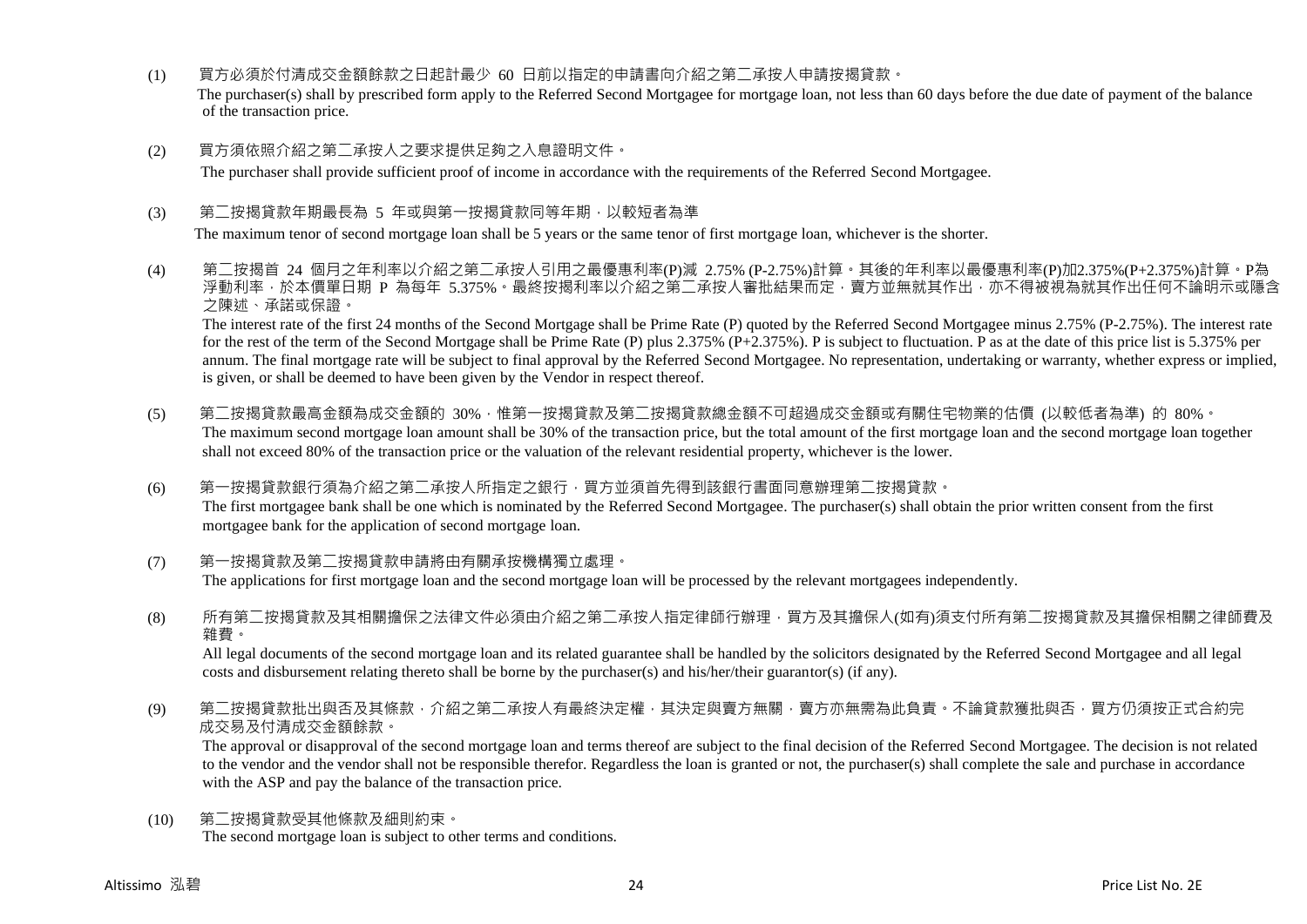(e) 「首**2**年每年3厘回報補貼優惠 "First Two Year Return Subsidy at 3% p.a. Benefit "

## (只適用於選擇支付計劃 (4)(i)(C7)的買方)

Only applicable to the payment plans under paragraphs  $(4)(i)(C7)$ .

受限於相關交易文件條款及條件(包括但不限於買方須依照買賣合約訂定的日期付清每一期樓款及售價餘款#,由完成買賣日翌日起計為期2 年,買方每月可獲一筆現金 補貼,每月補貼金額相等於售價乘以3%除以12。於上述補貼期間,現金補貼將於每月的第一個工作天存入買方於香港持牌銀行開立之戶口 (或以其他由賣方決定的方 式支付)。

Subject to the terms and conditions of the relevant transaction documents (including without limitation that the Purchaser shall settle each part payment and the balance of the Purchase Price# according to the respective dates stipulated in the agreement for sale and purchase), monthly subsidy will be given to the Purchaser for a two-year period from the date immediately after the Completion Date. The amount of the monthly subsidy is equivalent to the Purchase Price times 3% divide by 12 months. The monthly subsidy will be deposited directly into the purchaser's bank account maintained with a licenced bank in Hong Kong (or in any other manner as the Vendor may decide) on the 1st working day of each calendar month during the aforesaid subsidy period.

#### **#** 以賣方代表律師實際收到款項日期計算

# the actual date of payment(s) received by the Vendor's solicitors shall be considered as the date of settlement of payment by the Purchaser.

(f) 「首**3**年每年2厘回報補貼優惠 "First Three Year Return Subsidy at 2% p.a. Benefit "

## (只適用於選擇支付計劃 (4)(i)(C8)的買方)

Only applicable to the payment plans under paragraphs  $(4)(i)(C8)$ .

受限於相關交易文件條款及條件(包括但不限於買方須依照買賣合約訂定的日期付清每一期樓款及售價餘款#,由完成買賣日翌日起計為期3 年,買方每月可獲一筆現金 補貼,每月補貼金額相等於售價乘以2%除以12。於上述補貼期間,現金補貼將於每月的第一個工作天存入買方於香港持牌銀行開立之戶口 (或以其他由賣方決定的方 式支付)。

Subject to the terms and conditions of the relevant transaction documents (including without limitation that the Purchaser shall settle each part payment and the balance of the Purchase Price# according to the respective dates stipulated in the agreement for sale and purchase), monthly subsidy will be given to the Purchaser for a three-year period from the date immediately after the Completion Date. The amount of the monthly subsidy is equivalent to the Purchase Price times 2% divide by 12 months. The monthly subsidy will be deposited directly into the purchaser's bank account maintained with a licenced bank in Hong Kong (or in any other manner as the Vendor may decide) on the 1st working day of each calendar month during the aforesaid subsidy period.

#### **#** 以賣方代表律師實際收到款項日期計算

# the actual date of payment(s) received by the Vendor's solicitors shall be considered as the date of settlement of payment by the Purchaser.

## (g) 提前收樓裝修優惠 Early Occupation for Fitting-out Benefit

買方可選擇獲取提前收樓裝修優惠(「該優惠」)。買方如決定選擇獲取該優惠,在付清全部成交金額的前提下,可於2020年8月1日或之後向賣方提出書面申請該優 惠。在賣方批准申請後,買方須簽署有關在所購住宅物業買賣成交前佔用該物業之許可協議(「許可協議」)(格式及內容由賣方訂明,買方不得要求任何修改), 主要條款如下·

The Purchaser may opt for obtaining the Early Occupation for Fitting-out Benefit (the "Benefit"). If the Purchaser decides to opt for obtaining the Benefit, then on the condition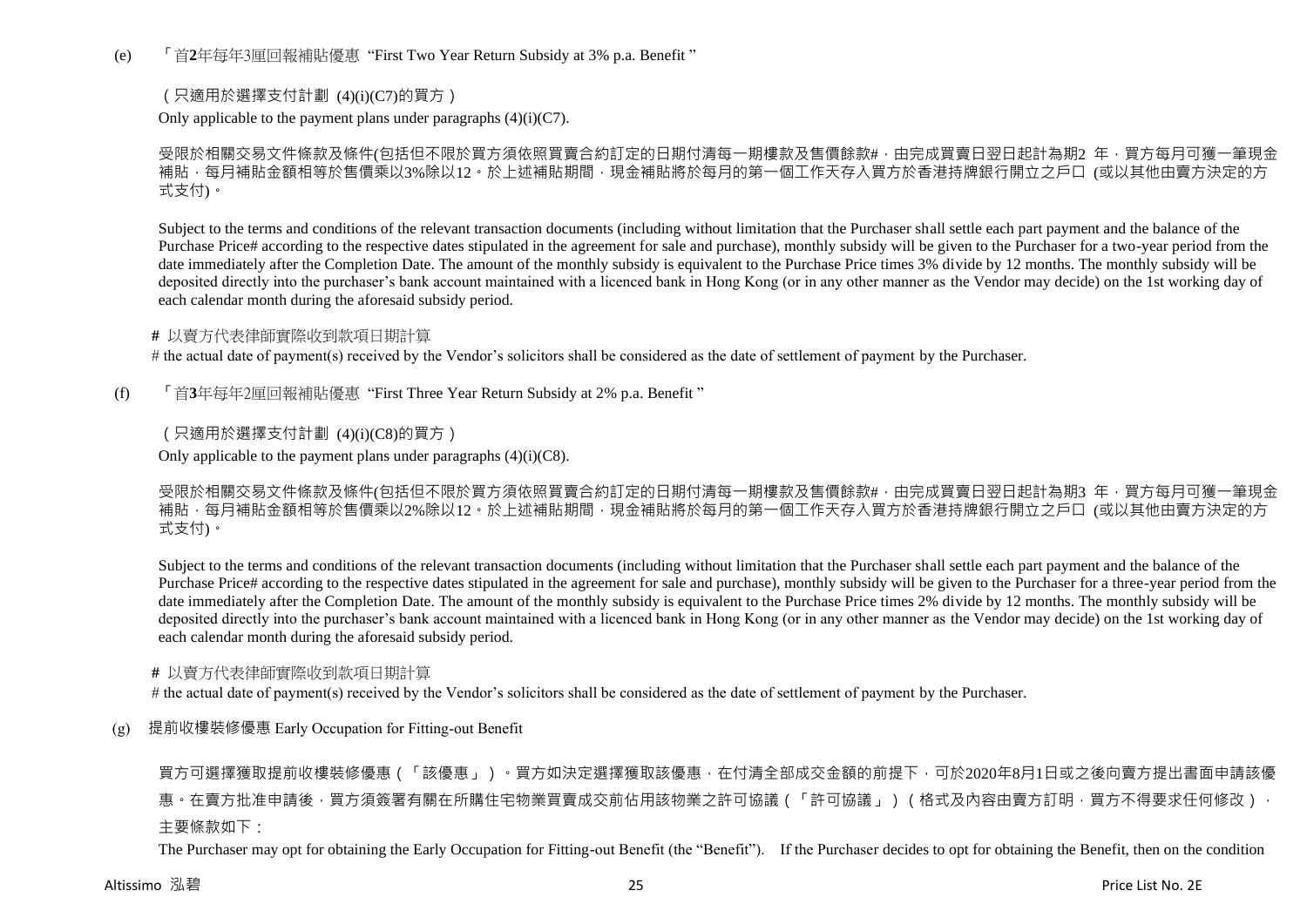that the Purchaser has fully paid all the transaction price, the Purchaser may submit written application to the Vendor for the Benefit on or after 1 August 2020. Once the application is approved by the Vendor, the Purchaser shall execute a Licence Agreement (the "Licence Agreement") for occupation of the residential property purchased before completion of sale and purchase of the same (in such form and substance as the Vendor may prescribe and the Purchaser shall not request any amendment thereto), the principal terms of which are as follows:

1. 許可佔用期由賣方就有關發展項目之佔用許可證已發出且賣方能將該住宅物業交予買方一事向買方發出書面通知的日期後第 60 日開始,至該住宅物業買賣之成交 日期為止;

The licence period shall commence from the 60th day after the date of the Vendor's written notice to the Purchaser that the Occupation Permit in respect of the Development has been issued and that the Vendor is in a position to hand over the residential property to the Purchaser, and until the date of completion of sale and purchase of the residential property;

2. 許可佔用期内,買方只可就該住宅物業進行裝修工程。買方不得遷入居住該住宅物業,亦不得容許或容忍他人遷入居住該住宅物業。

The user of the residential property during the licence period shall be limited to fitting-out works of the residential property only. The Purchaser shall not reside in the residential property nor shall permit or suffer other person(s) to reside therein.

3. 許可佔用期之許可費用金額為港幣10元,於簽署許可協議時支付。

The licence fee during the licence period shall be HK\$10.00, payable upon signing of the Licence Agreement.

4. 買方必須負責繳付許可協議之印花稅就定費及印花稅(如有)、準備和簽署許可協議所需之所有律師費。賣方將負責繳付許可佔用期内該住宅物業之管理費、差餉、 地租、公用事業服務收費、公用事業服務按金及其它開支等(如有)。

The Purchaser shall be responsible to pay for the stamp duty adjudication fee and stamp duty (if any) on the Licence Agreement, the legal costs for the preparation and execution of the Licence Agreement. The Vendor will be responsible to pay for the management fees, government rates and rents, utilities charges, utilities deposits and all other outgoings, etc. (if any) of the residential property during the licence period.

詳情以相關交易文件條款作準。

Subject to the terms and conditions of the relevant transaction documents.

## (iv) **誰人負責支付買賣該發展項目中的指明住宅物業的有關律師費及印花稅**

**Who is liable to pay the solicitors' fees and stamp duty in connection with the sale and purchase of a specified residential property in the Development**

(a) 如買方選用賣方代表律師處理買賣合約、按揭及轉讓契,賣方同意支付買賣合約及轉讓契兩項法律文件之律師費用。如買方選擇另聘代表律師處理買賣合約、按揭及轉 讓契,買方及賣方須各自負責有關買賣合約及轉讓契兩項法律文件之律師費用。

If the purchaser appoints the vendor's solicitors to handle the agreement for sale and purchase, mortgage and assignment, the vendor agrees to bear the legal cost of the agreement for sale and purchase and the assignment. If the purchaser chooses to instruct his own solicitors to handle the agreement for sale and purchase, mortgage or assignment, each of the vendor and purchaser shall pay his own solicitors' legal fees in respect of the agreement for sale and purchase and the assignment.

(b) 買方須支付一概有關臨時買賣合約、買賣合約及轉讓契的印花稅(包括但不限於任何買方提名書或轉售(如有)的印花稅、額外印花稅、買家印花稅及任何與過期繳付任何 印花稅有關的罰款、利息及附加費等)。

All stamp duties on the preliminary agreement for sale and purchase, the agreement for sale and purchase and the assignment (including without limitation any stamp duty on, if any, nomination or sub-sale, any special stamp duty, any buyer's stamp duty and any penalty, interest and surcharge, etc. for late payment of any stamp duty) will be borne by the purchaser.

# (v) **買方須爲就買賣該發展項目中的指明住宅物業簽立任何文件而支付的費用**